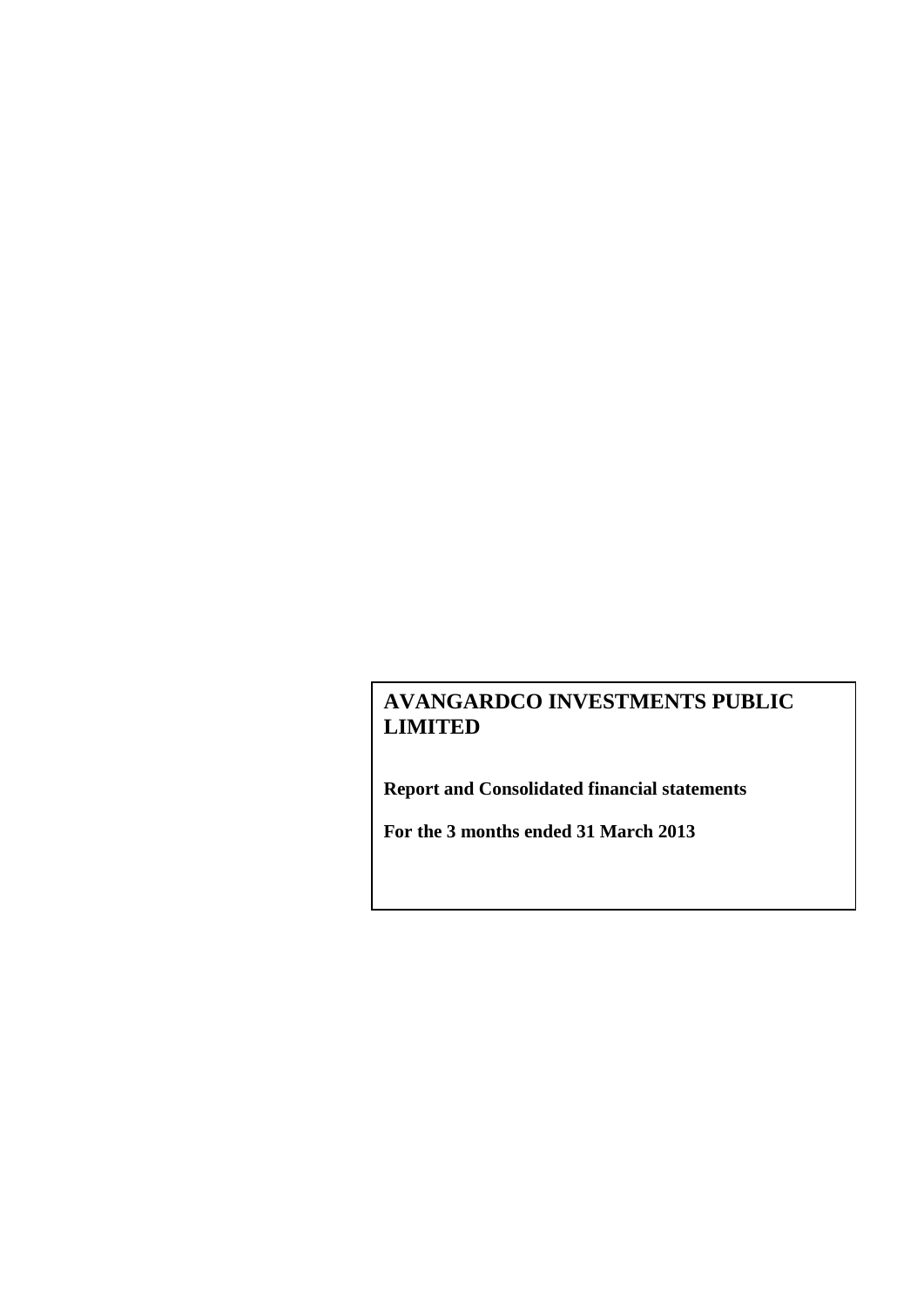# **CONTENTS Page**

| Consolidated statement of financial position   |        |
|------------------------------------------------|--------|
| Consolidated statement of comprehensive income |        |
| Consolidated statement of changes in equity    |        |
| Consolidated statement of cash flows           | $5-6$  |
| Notes to the consolidated financial statements | 7 - 23 |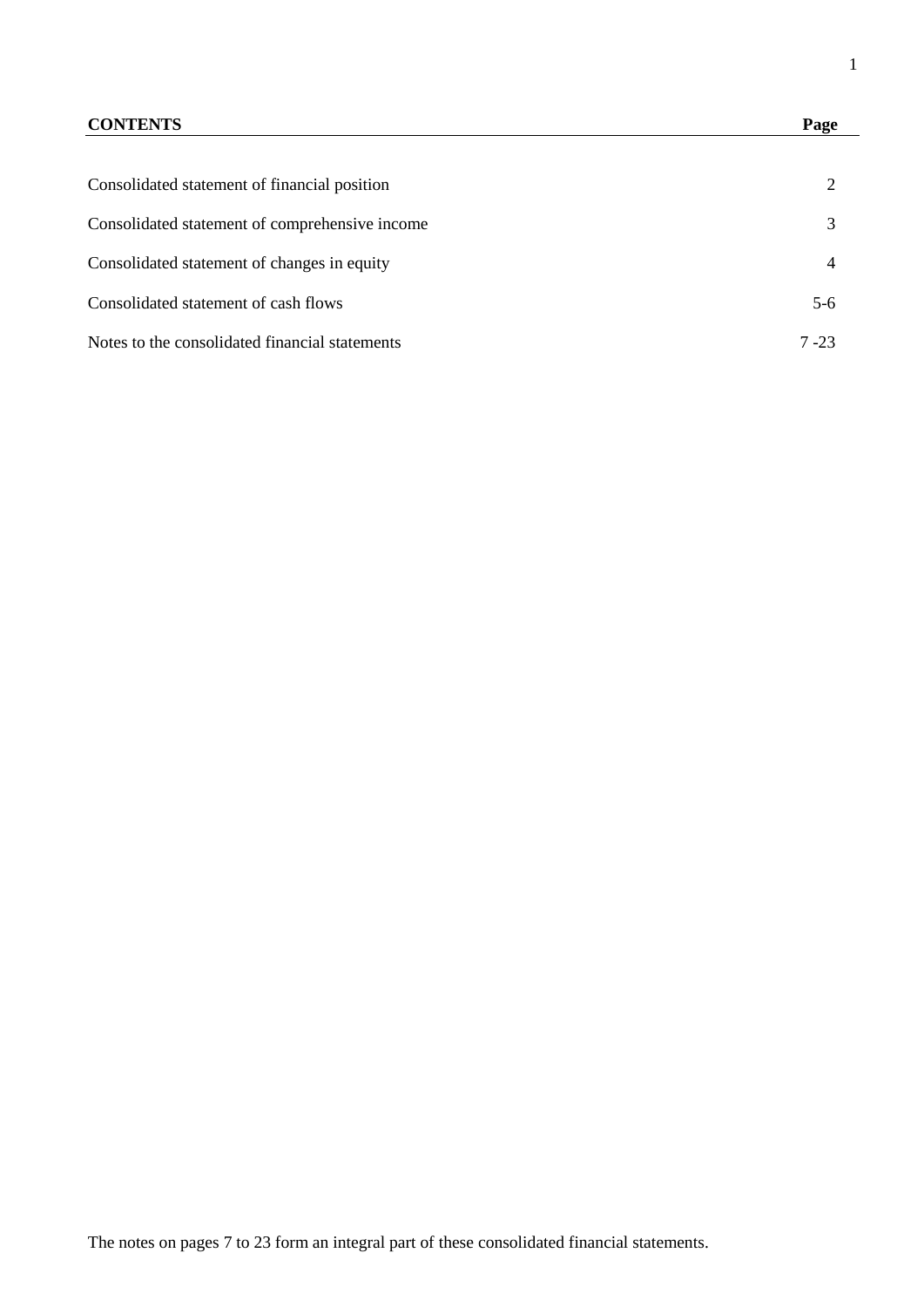# **Consolidated statement of financial position**

AS AT 31 MARCH 2013

 *(in USD thousand, unless otherwise stated)*

|                                                  | <b>Note</b>              | 31 March 2013 | 31 December 2012 |
|--------------------------------------------------|--------------------------|---------------|------------------|
| <b>ASSETS</b>                                    |                          |               |                  |
| Property, plant and equipment                    |                          | 978 555       | 920 072          |
| Non-current biological assets                    |                          | 48 440        | 46 724           |
| Deferred tax assets                              |                          | 1966          | 1966             |
| Other non-current assets                         | $\overline{\mathcal{L}}$ | 55            | 391              |
| <b>Total non-current assets</b>                  |                          | 1 029 016     | 969 153          |
| Inventories                                      | 6                        | 161 463       | 177 886          |
| Current biological assets                        |                          | 59 398        | 56 889           |
| Trade accounts receivable, net                   | 7                        | 63 162        | 55 551           |
| Prepaid income tax                               |                          | 25            | 18               |
| Prepayments and other current assets, net        | 8                        | 50 291        | 11 966           |
| Taxes recoverable and prepaid                    | 5                        | 102 297       | 102 567          |
| Cash and cash equivalents                        | 9                        | 155 058       | 204 298          |
| <b>Total current assets</b>                      |                          | 591 694       | 609 175          |
| <b>TOTAL ASSETS</b>                              |                          | 1 620 710     | 1578328          |
|                                                  |                          |               |                  |
| <b>EQUITY</b>                                    |                          |               |                  |
| Share capital                                    | 13                       | 836           | 836              |
| Share premium                                    | 13                       | 201 164       | 201 164          |
| Reserve capital                                  | 13                       | 115 858       | 115 858          |
| Retained earnings                                |                          | 959 151       | 899 357          |
| Effect of translation into presentation currency |                          | (67391)       | (68135)          |
| Equity attributable to the owners of the Company |                          | 1 209 618     | 1 149 080        |
| <b>Non-controlling interest</b>                  |                          | 19 0 20       | 18 115           |
| <b>Total equity</b>                              |                          | 1 228 638     | 1 167 195        |
| <b>LIABILITIES</b>                               |                          |               |                  |
| Long-term loans                                  | 10                       | 50 584        | 3 9 6 9          |
| Long-term bond liabilities                       | 11                       | 196 102       | 195 779          |
| Deferred tax liabilities                         |                          | 72            | 72               |
| Deferred income                                  |                          | 4970          | 5 0 4 7          |
| Long-term finance lease                          |                          | 1 1 2 4       | 1 2 8 3          |
| <b>Total non-current liabilities</b>             |                          | 252 852       | 206 150          |
|                                                  |                          |               |                  |
| Short-term bond liabilities                      | 16                       | 25 022        | 25 023           |
| Current portion of non-current liabilities       | 13                       | 14 677        | 32 114           |
| Short-term loans                                 | 12                       | 50 000        | 94 368           |
| Trade payables                                   | 14                       | 18 071        | 24 4 35          |
| Other accounts payable                           | 15                       | 31 450        | 29 043           |
| <b>Total current liabilities</b>                 |                          | 139 220       | 204 983          |
| <b>TOTAL LIABILITIES</b>                         |                          | 392 072       | 411 133          |
| <b>TOTAL EQUITY AND LIABILITIES</b>              |                          | 1620710       | 1578328          |

**Nataliya Vasylyuk Iryna Marchenko Chairwoman Director, CEO**

\_\_\_\_\_\_\_\_\_\_\_\_\_\_\_\_\_\_\_\_\_\_\_\_\_

\_\_\_\_\_\_\_\_\_\_\_\_\_\_\_\_\_\_\_\_\_\_\_\_\_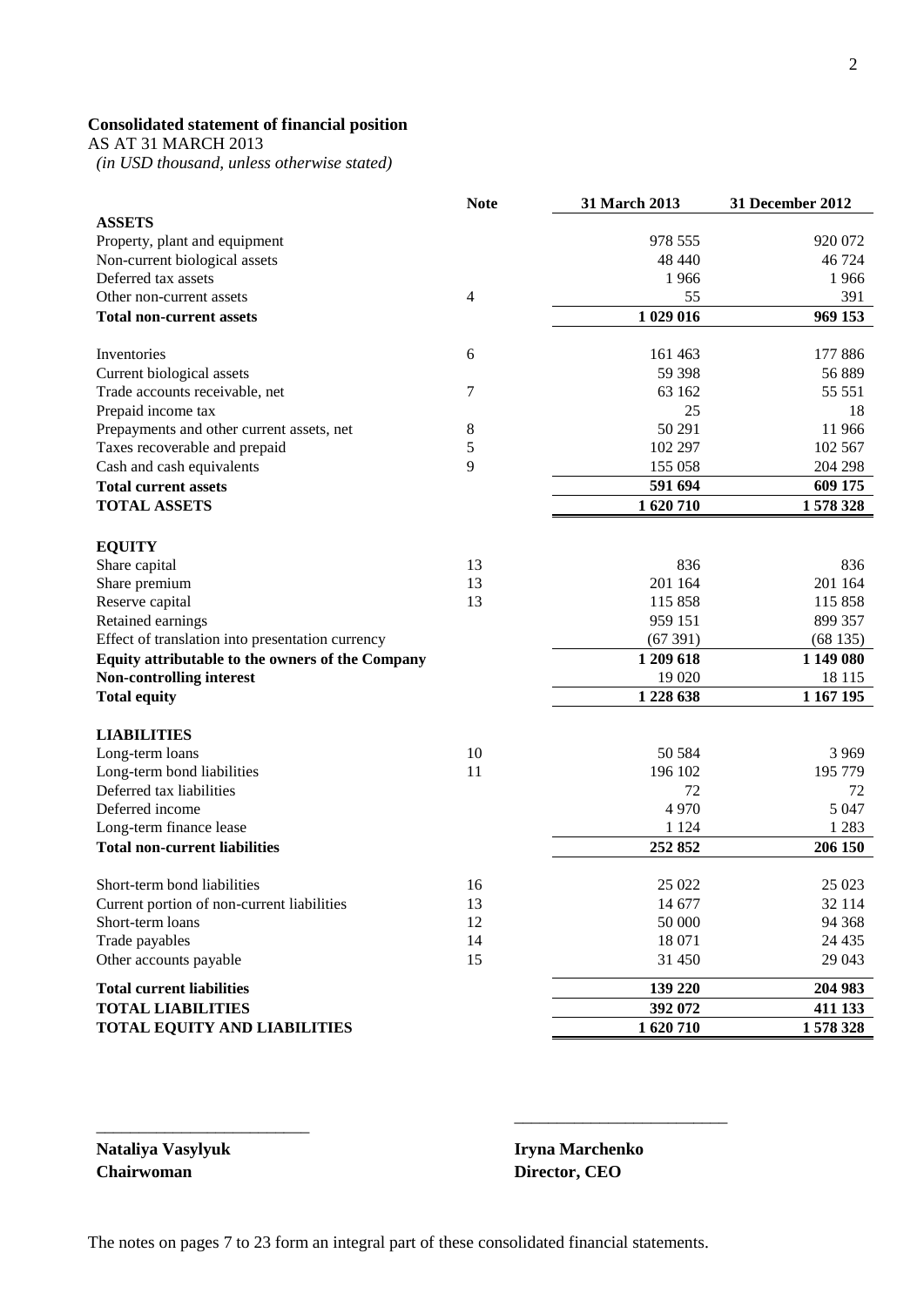# **Consolidated statement of comprehensive income**

FOR THE 3 MONTHS ENDED 31 MARCH 2013

 *(in USD thousand, unless otherwise stated)*

|                                                            |             | 3 months ended |               |  |
|------------------------------------------------------------|-------------|----------------|---------------|--|
|                                                            | <b>Note</b> | 31 March 2013  | 31 March 2012 |  |
| Revenue                                                    | 17          | 155 823        | 146 558       |  |
| Profit from revaluation of biological assets at fair value |             | 8 8 4 1        | 7 1 3 1       |  |
| Cost of sales                                              | 18,19       | (102466)       | (80131)       |  |
| <b>GROSS PROFIT</b>                                        |             | 62 198         | 73 558        |  |
| General administrative expenses                            | 20          | (3961)         | (8343)        |  |
| Distribution expenses                                      | 21          | (3965)         | (3722)        |  |
| Income from government grants and incentives               |             | 76             | 75            |  |
| Income from special VAT treatment                          |             | 13 097         | 17 089        |  |
| Other operating income/(expenses), net                     | 22          | 1993           | 1799          |  |
| PROFIT FROM OPERATING ACTIVITIES                           |             | 69 438         | 80 456        |  |
| Finance income                                             | 23          | 42             | 253           |  |
| Finance costs                                              |             | (8756)         | (8462)        |  |
| Bargain purchase                                           |             |                |               |  |
| PROFIT BEFORE TAX                                          |             | 60724          | 72 247        |  |
| Income tax credit/(expense)                                |             | (25)           | (1)           |  |
| <b>PROFIT FOR THE PERIOD</b>                               |             | 60 699         | 72 246        |  |
| OTHER COMPREHENSIVE INCOME FOR THE                         |             |                |               |  |
| <b>PERIOD:</b>                                             |             |                |               |  |
| Effect of translation into presentation currency           |             | 744            | 379           |  |
| TOTAL COMPREHENSIVE INCOME FOR THE<br><b>PERIOD</b>        |             | 61 443         | 72 625        |  |
| PROFIT FOR THE PERIOD ATTRIBUTABLE                         |             |                |               |  |
| TO:<br>Owners of the Company                               |             | 59 794         | 71 051        |  |
| Non-controlling interests                                  |             | 905            | 1 1 9 5       |  |
| PROFIT FOR THE PERIOD                                      |             | 60 699         | 72 246        |  |
| <b>TOTAL COMPREHENSIVE INCOME</b>                          |             |                |               |  |
| <b>ATTRIBUTABLE TO:</b>                                    |             |                |               |  |
| Owners of the Company                                      |             | 60 538         | 71 430        |  |
| Non-controlling interests                                  |             | 905            | 1 1 9 5       |  |
| <b>TOTAL COMPREHENSIVE INCOME FOR THE</b><br><b>PERIOD</b> |             | 61 443         | 72 625        |  |
|                                                            |             |                |               |  |
| Earnings per share, USD (basic and diluted)                |             | 9              | 11            |  |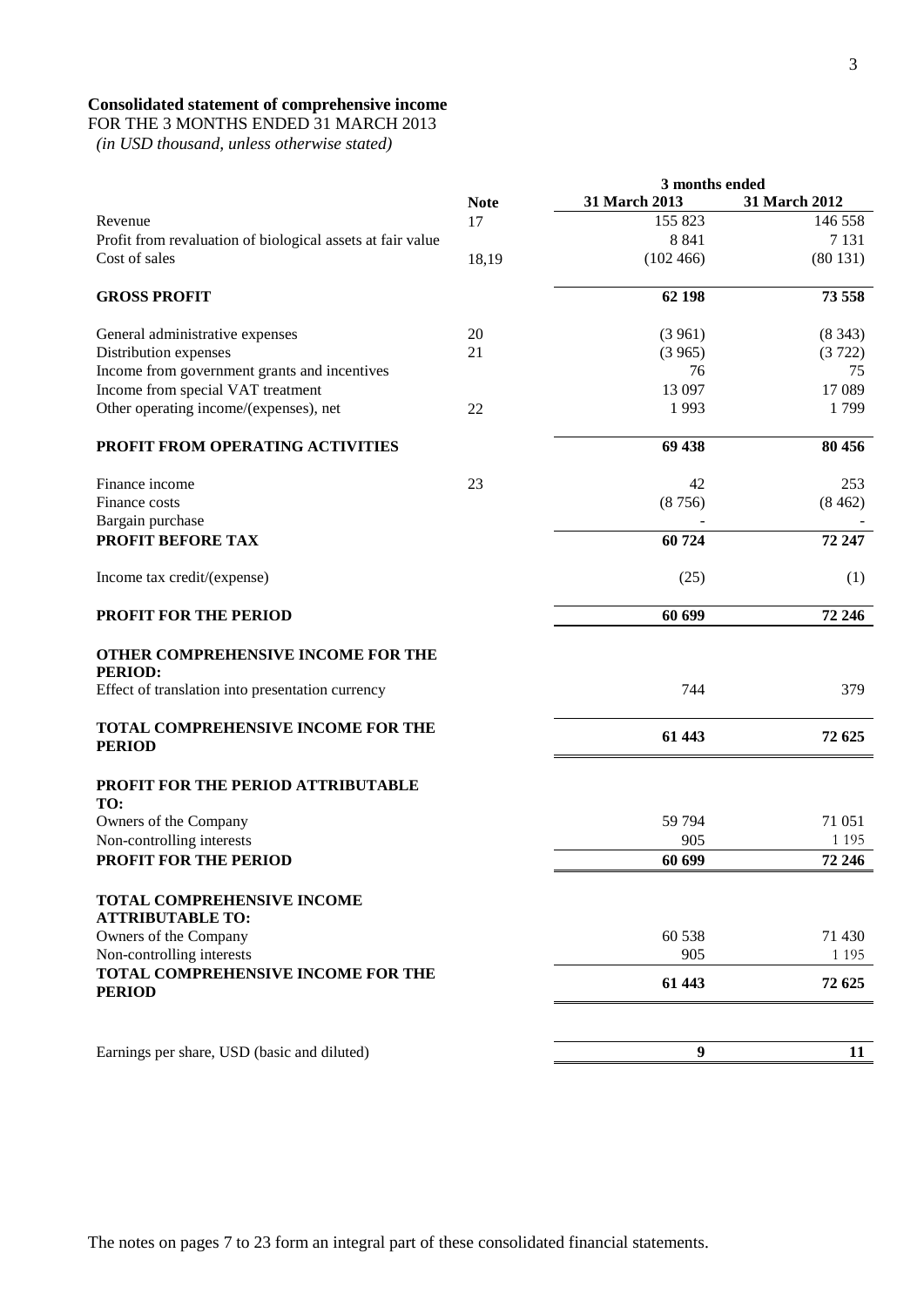# **Consolidated statement of changes in equity**

FOR THE 3 MONTHS ENDED 31 MARCH 2013

*(in USD thousand, unless otherwise stated)*

|                                                                                      | <b>Attributable to owners of the Company</b> |                                          |                                |                             |                                            |              |                                         |                 |
|--------------------------------------------------------------------------------------|----------------------------------------------|------------------------------------------|--------------------------------|-----------------------------|--------------------------------------------|--------------|-----------------------------------------|-----------------|
|                                                                                      | Share capital                                | Capital<br>contribution<br>reserve $(3)$ | <b>Share</b><br>premium<br>(2) | <b>Retained</b><br>earnings | Foreign currency<br>translation<br>reserve | <b>Total</b> | Non-<br>controlling<br><i>interests</i> | Total<br>equity |
| As at 1 January 2012 $(1)$                                                           | 836                                          | 115 858                                  | 201 164                        | 673 909                     | (67761)                                    | 924 006      | 15 3 33                                 | 939 339         |
| <b>Comprehensive income</b><br>Profit for the period<br>Effect from translation into |                                              |                                          |                                | 71 051                      | $\overline{\phantom{a}}$                   | 71 051       | 1 1 9 5                                 | 72 246          |
| presentation currency                                                                |                                              |                                          |                                |                             | 379                                        | 379          |                                         | 379             |
| As at 31 March 2012                                                                  | 836                                          | 115 858                                  | 201 164                        | 744 960                     | (67382)                                    | 995 436      | 16 528                                  | 1 011 964       |
| As at 1 January 2013                                                                 | 836                                          | 115 858                                  | 201 164                        | 899 357                     | (68135)                                    | 1 149 080    | 18 115                                  | 1 167 195       |
| <b>Comprehensive income</b>                                                          |                                              |                                          |                                |                             |                                            |              |                                         |                 |
| Profit for the period                                                                |                                              |                                          |                                | 59 794                      |                                            | 59 794       | 905                                     | 60 699          |
| Total other comprehensive                                                            |                                              |                                          |                                |                             |                                            |              |                                         |                 |
| income                                                                               |                                              | $\overline{\phantom{0}}$                 |                                |                             | 744                                        | 744          |                                         | 744             |
| Total comprehensive income                                                           |                                              |                                          |                                | 59 794                      | 744                                        | 60 538       | 905                                     | 61 443          |
| As at 31 March 2013                                                                  | 836                                          | 115 858                                  | 201 164                        | 959 151                     | (67391)                                    | 1 209 618    | 19 020                                  | 228 638         |

(1) In accordance with the Cyprus Companies Law, Cap. 113, Section 55 (2) the share premium, reserve can only be used by the Company in (a) paying up unissued shares of the Company to be issued to members of the Company as fully paid bonus shares; (b) writing off the expenses of, or the commission paid or discount allowed on, any issue of shares or debentures of the Company; and (c) providing for the premium payable on redemption of any redeemable preference shares or of any debentures of the Company.

(2) Companies incorporated in Cyprus which do not distribute 70% of their profits after tax, as defined by the Special Contribution for the Defense of the Republic Law, during the two years after the end of the year of assessment to which the profits refer, will be deemed to have distributed this amount as dividend. Special contribution for defence at 20% for the tax years 2012 and 2013 and 17% for 2014 and thereafter (on 2011 the rate was 15% up to 30 August 2011 and 17% thereafter) will be payable on such deemed dividend to the extent that the owners (individuals and companies) at the end of the period of two years from the end of the year of assessment to which the profits refer, are Cyprus tax residents. The amount of this deemed dividend distribution is reduced by any actual dividend paid out of the profits of the relevant year at any time. This special contribution for defence is paid by the Company for the account of the owners.

The above requirements of the Law are not applied in the case of the Company due to the fact that its owners are not residents in Cyprus for tax purposes.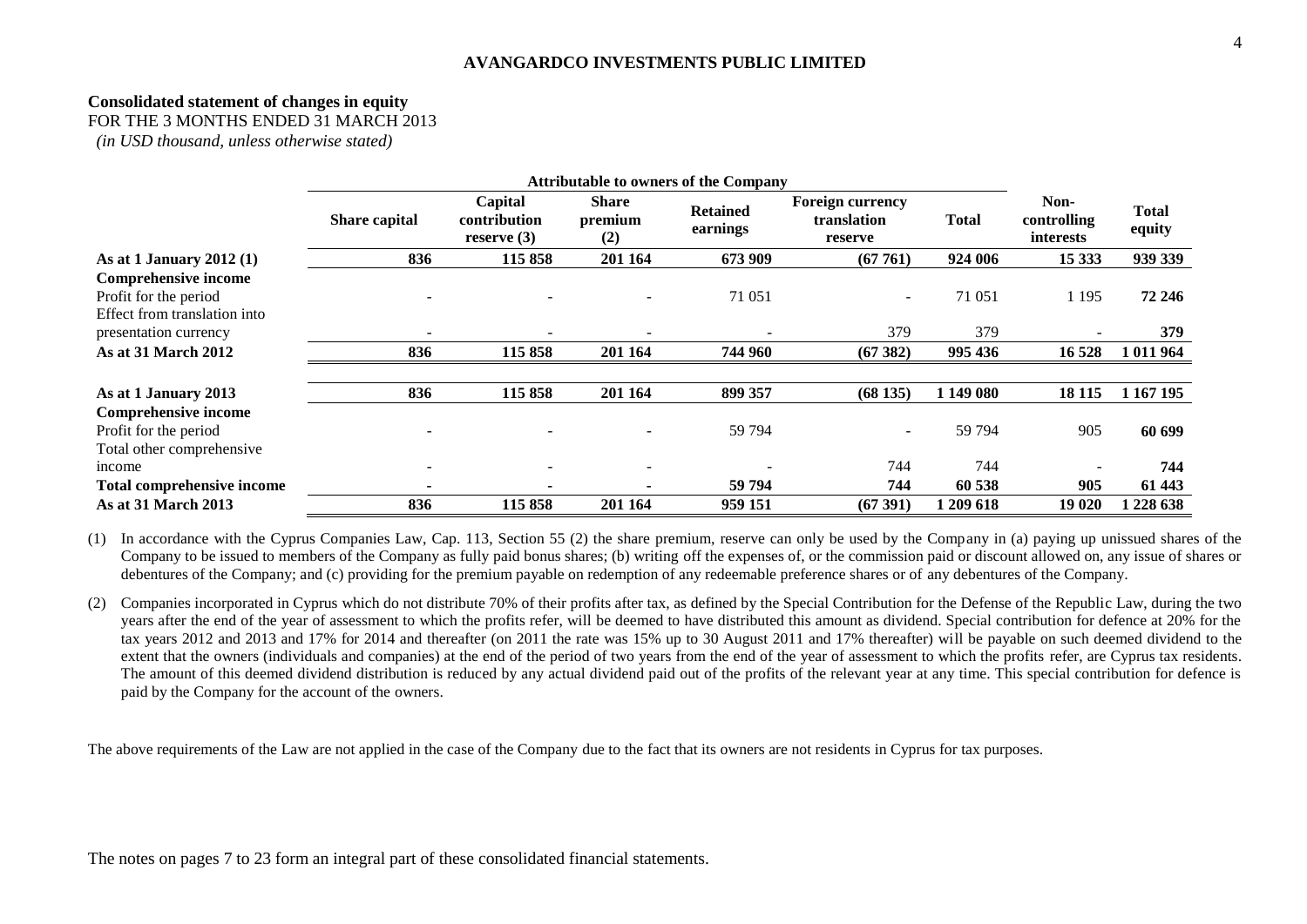#### **Consolidated statement of cash flows**

FOR THE 3 MONTHS ENDED 31 MARCH 2013

 *(in USD thousand, unless otherwise stated)*

|                                                           | 3 months ended |               |  |
|-----------------------------------------------------------|----------------|---------------|--|
|                                                           | 31 March 2013  | 31 March 2012 |  |
| <b>CASH FLOWS FROM OPERATING ACTIVITIES:</b>              |                |               |  |
| Profit before income tax                                  | 60 724         | 72 246        |  |
| Adjustments for:                                          |                |               |  |
| Depreciation of property, plant and equipment             | 3669           | 3 8 3 0       |  |
| Change in allowance for irrecoverable amounts             | 2              | 542           |  |
| Other provisions                                          | (223)          | (2)           |  |
| Loss on disposal of current assets                        | 142            |               |  |
| Loss on disposal of property, plant and equipment         | 135            | 19            |  |
| Impairment of current assets                              | 21             | 277           |  |
| Other income                                              | (709)          |               |  |
| Effect of fair value adjustments on biological assets     | (8841)         | (7131)        |  |
| Gains realised from accounts payable written-off          | (13)           | (110)         |  |
| Amortization of deferred income on government grants      | (76)           | (74)          |  |
| Loss from VAT government bonds sale                       |                | (2054)        |  |
| Discount on long-term bonds amortization                  | 323            | 291           |  |
| Bargain purchase                                          |                |               |  |
| Interest income                                           | (42)           | (253)         |  |
| Interest payable on loans                                 | 8810           | 7718          |  |
| Operating profit before working capital changes           | 63 922         | 75 299        |  |
| (Increase)/decrease in trade receivables                  | (7611)         | (20039)       |  |
| Decrease in prepayments and other current assets          | (38327)        | 1 1 7 0       |  |
| Increase in taxes recoverable and prepaid                 | 270            | 631           |  |
| Decrease/(increase) in inventories                        | 16 260         | 1 2 7 1       |  |
| Increase in deferred income                               | (1)            | (9)           |  |
| Decrease in other non-current assets                      | 336            |               |  |
| Increase/(decrease) in trade payables                     | (6351)         | 3830          |  |
| Decrease in biological assets                             | 4616           | 6 9 0 0       |  |
| Decrease in finance leases                                | (158)          |               |  |
| Increase/(decrease) in other accounts payable             | 6 3 5 2        | 26            |  |
| <b>Cash generated from operations</b>                     | 39 308         | 69 079        |  |
| Interest paid                                             | (3 251)        | (1829)        |  |
| Income tax paid                                           | (32)           | 1             |  |
| Net cash generated from operating activities              | 36 025         | 67 251        |  |
| CASH FLOWS FROM INVESTING ACTIVITIES:                     |                |               |  |
| Payments and receipts - property, plant and equipment     | (60301)        | $(42\;273)$   |  |
| Payments for prepayments of property, plant and equipment |                |               |  |
| VAT government bonds sale                                 |                |               |  |
| Acquisitions of subsidiary                                |                |               |  |
| Interest received                                         | 42             | 253           |  |
| Net cash used in investing activities                     | (60 259)       | (42 020)      |  |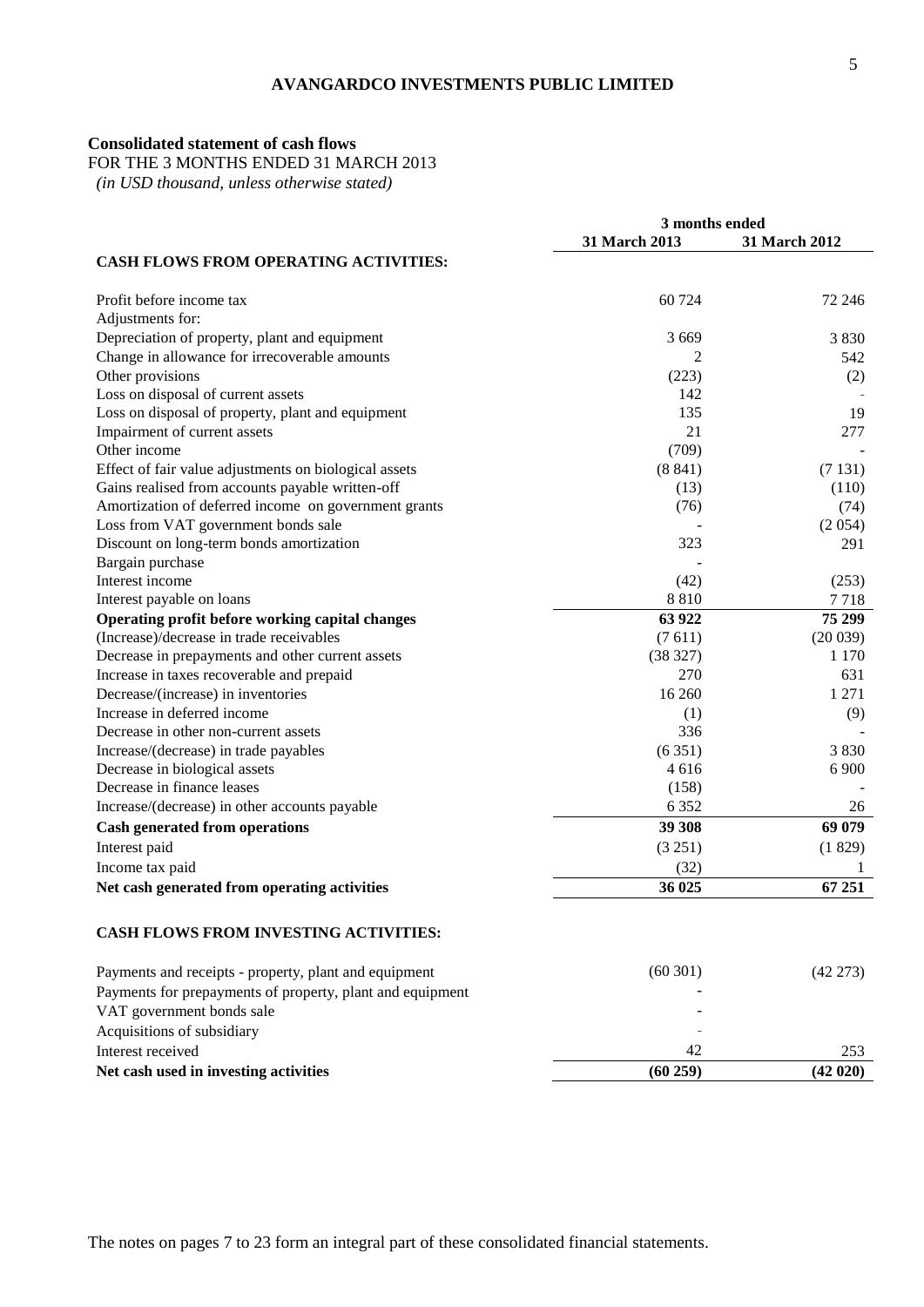# **Consolidated statement of cash flows (cont.)**

FOR THE 3 MONTHS ENDED 31 MARCH 2013

 *(in USD thousand, unless otherwise stated)*

|                                                    | 3 months ended       |                      |  |  |
|----------------------------------------------------|----------------------|----------------------|--|--|
|                                                    | <b>31 March 2013</b> | <b>31 March 2012</b> |  |  |
| <b>CASH FLOWS FROM FINANCING ACTIVITIES:</b>       |                      |                      |  |  |
| New loans received                                 | 14 700               | 6788                 |  |  |
| Repayment of loans                                 | (29891)              | $-675$               |  |  |
| Interest paid for bonds issued                     | (9815)               | $-1318$              |  |  |
| Proceeds from short-term bonds issued              |                      |                      |  |  |
| Blocked deposit                                    |                      | -4977                |  |  |
| Net cash generated from financing activities       | (25006)              | (182)                |  |  |
| Net (decrease)/increase in cash                    | $(49\ 240)$          | 25 049               |  |  |
| Cash and cash equivalents at 1 January             | 203 504              | 237 814              |  |  |
| Effect from translation into presentation currency |                      |                      |  |  |
| Cash and cash equivalents at 31 December           | 154 264              | 262 863              |  |  |

The notes on pages 7 to 23 form an integral part of these consolidated financial statements.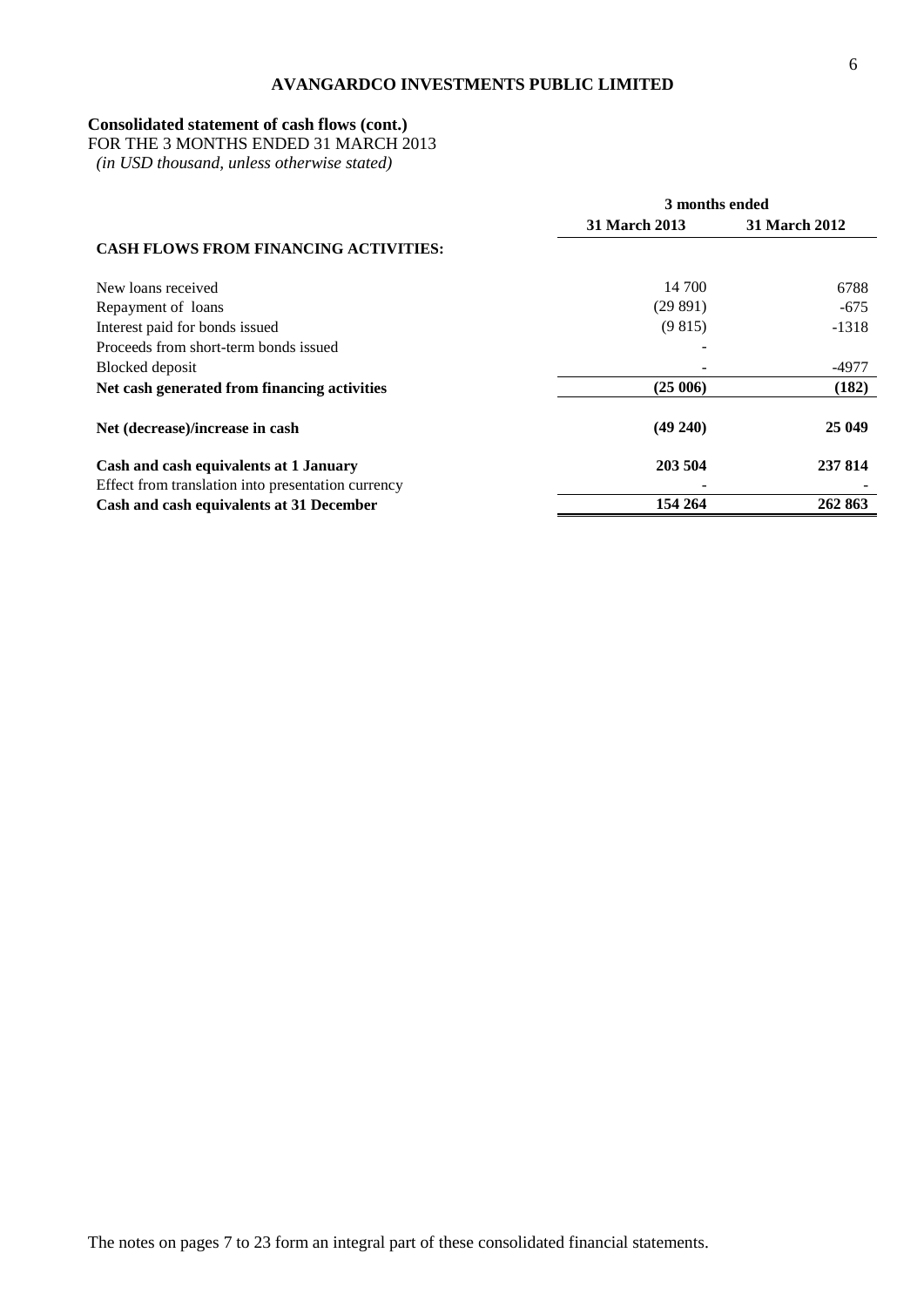# **AVANGARDCO INVESTMENTS PUBLIC LIMITED Notes to the consolidated financial statements FOR THE 3 MONTHS ENDED 31 MARCH 2013**

*(in USD thousand, unless otherwise stated)*

# **1. General information**

AvangardCo Investments Public Limited (the "Company") was incorporated as a limited liability company on 23 October 2007 in accordance with the provisions of the Cyprus Companies Law, Cap. 113, under the name of Ultrainvest Limited. On 8 July 2009, the Registrar of Companies in Cyprus issued a certificate to the effect that the Company was re-registered as a public limited company and changed its name to AvangardCo Investments Public Limited. The Company was listed at London Stock Exchange Main Market on 6 May 2010.

The Company's registered office is at 3 Anexartisias & Kyriakou Matsi, 3040 Limassol, Cyprus.

The consolidated financial statements of the Company as at and for the 3 months ended 31 March 2013 comprise the Company and its subsidiaries (together referred to as the "Group").

In 2009 the principal owner of AvangardCo Investments Public Limited reorganised the Group, as a result of which AvangardCo Investments Public Limited became the holding company of an agricultural group of agricultural enterprises, which in the past were under the common ownership and control of this owner. The restructuring was carried out by the transfer of direct interest in the Group's companies. The restructuring was undertaken to achieve legal consolidation of control over agricultural companies of the Group. The reorganisation did not affect the principal activities of the Group.

The history of "Avangard" began with the acquisition by the principal owner of the first poultry farm "Avangard" located in the Ivano-Frankivsk region of Ukraine. Subsequently, to supply the poultry farm with growing birds, the subsidiary "Avangard-Agro" was established. In 2004 a concept of development of this business line was designed, as a result of which in 2005-2009 other major enterprises of agrarian industry in Ukraine joined the Group.

The Group's activities cover all the links of the value chain: from production of combined feed, maintenance and breeding of chickens to production and sale of eggs and egg products. As at 31 December 2012 the production facilities of the Group include 32 poultry facilities (consisting of 19 egg laying farms, 10 hen rearing farms and 3 breeding farms), 6 feed mills, and 1 plant for manufacture of egg products. This verticallyintegrated structure of the Group allows it to provide approximately 75% of its own fodder. The Group's activities cover almost all the territory of Ukraine.

In order to build a vertically-integrated group, reduce business risk and receive additional profit due to synergistic effect, the Group acquired a hen breeding concern. This ensures breeding of the required number of high quality daily chickens and their timely delivery to factories.

The construction of new full cycle egg production facilities, fully automated, in compliance with European standards of quality is an integral part of the Group's growth strategy.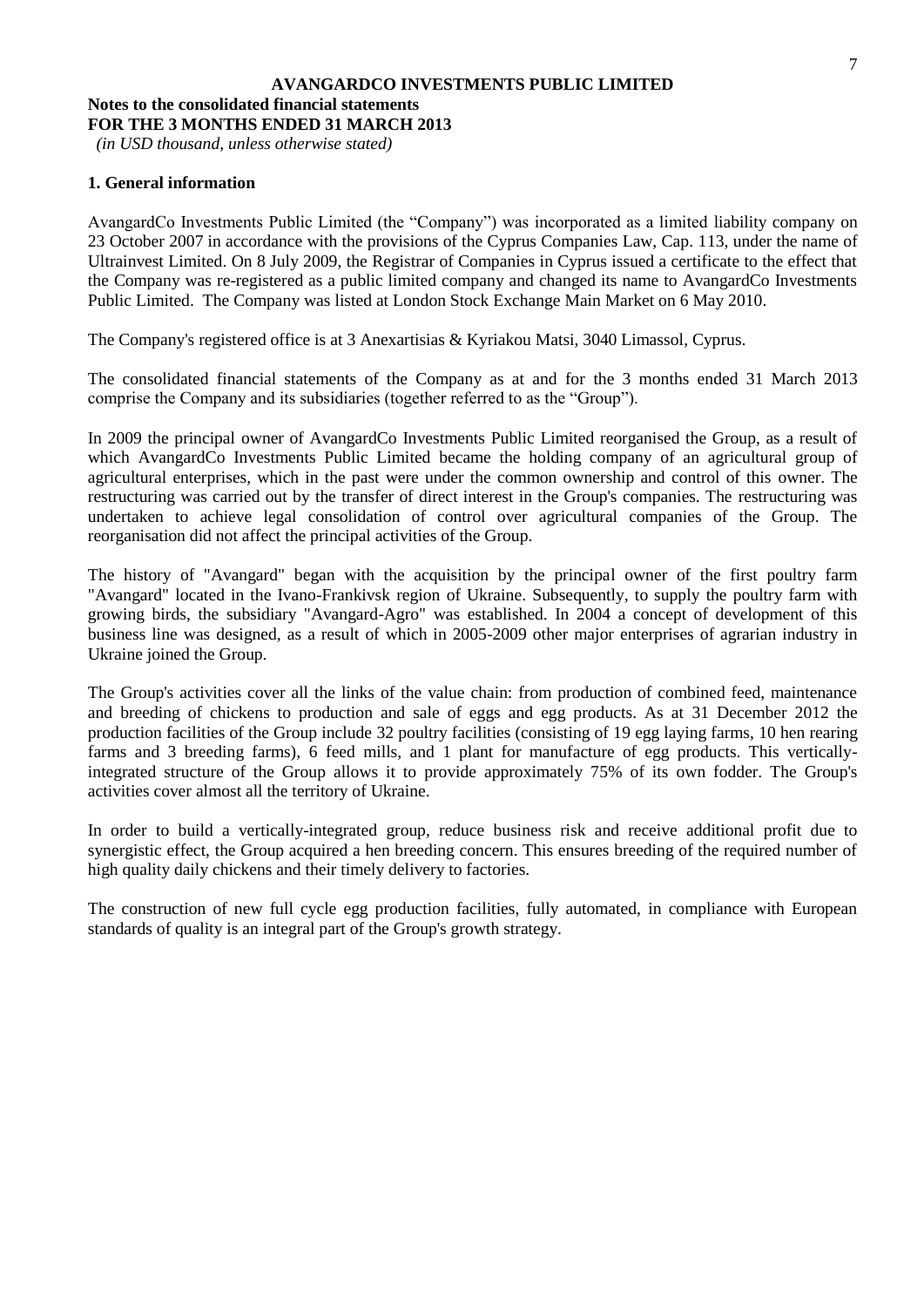# **Notes to the consolidated financial statements FOR THE 3 MONTHS ENDED 31 MARCH 2013**

*(in USD thousand, unless otherwise stated)*

# **1. General information (cont.)**

The Group's subsidiaries all of which are incorporated in Ukraine, their principal activities and the effective ownership percentages are as follows:

| Company name                                                                             | <b>Principal Activity</b>                                           | Country of<br>registration | Ownership<br>Interest $(\frac{6}{6})$ 31<br>March 2013 | <b>Ownership Interest</b><br>$(\%)$ 31 December<br>2012 |
|------------------------------------------------------------------------------------------|---------------------------------------------------------------------|----------------------------|--------------------------------------------------------|---------------------------------------------------------|
| PJSC Avangard                                                                            |                                                                     | Ukraine                    | 99,00%                                                 | 99,00%                                                  |
| PJSC Chornobaivske                                                                       |                                                                     | Ukraine                    | 97,00%                                                 | 97,00%                                                  |
| PJSC Agrofirma Avis                                                                      |                                                                     | Ukraine                    | 100,00%                                                | 100,00%                                                 |
| <b>PJSC Kirovskiy</b>                                                                    |                                                                     | Ukraine                    | 100,00%                                                | 100,00%                                                 |
| PJSC Ptakhohospodarstvo Chervonyi Prapor                                                 |                                                                     | Ukraine                    | 98,00%                                                 | 98,00%                                                  |
| SC Ptakhofabryka Lozuvatska of Avangardco Investments<br>Public Limited                  |                                                                     | Ukraine                    | 100,00%                                                | 100,00%                                                 |
| LLC Yuzhnaya - Holding                                                                   |                                                                     | Ukraine                    | 100,00%                                                | 100,00%                                                 |
| LLC Makarivska Ptakhofabryka                                                             | Keeping of technical                                                | Ukraine                    | 100,00%                                                | 100,00%                                                 |
| LLC PF Volnovaska                                                                        | laying hen, production                                              | Ukraine                    | 100,00%                                                | 100,00%                                                 |
| PJSC Cross-PF Zorya                                                                      | and selling of eggs                                                 | Ukraine                    | 89,00%                                                 | 89,00%                                                  |
| PJSC Ptakhofabryka Pershe Travnya                                                        |                                                                     | Ukraine                    | 93,00%                                                 | 93,00%                                                  |
| PJSC Chernivetska Ptakhofabryka                                                          |                                                                     | Ukraine                    | 98,00%                                                 | 98,00%                                                  |
| ALLC Donetska Ptakhofabryka                                                              |                                                                     | Ukraine                    | 100,00%                                                | 100,00%                                                 |
| LLC Areal-Snigurivka                                                                     |                                                                     | Ukraine                    | 100,00%                                                | 100,00%                                                 |
| LLC Torgivenlniy Budynok Bohodukhivska Ptakhofabryka                                     |                                                                     | Ukraine                    | 100,00%                                                | 100,00%                                                 |
| PPB LLC Ptytsecompleks                                                                   |                                                                     | Ukraine                    | 100,00%                                                | 100,00%                                                 |
| <b>PSPC</b> Interbusiness                                                                |                                                                     | Ukraine                    | 100,00%                                                | 100,00%                                                 |
| SC Avangard-Agro of PJSC Avangard                                                        |                                                                     | Ukraine                    | 99,00%                                                 | 99,00%                                                  |
| SC Gorodenkivska Ptakhofabryka of PJSC Avangard                                          |                                                                     | Ukraine                    | 99,00%                                                 | 99,00%                                                  |
| SC Rogatynska Ptakhofabryka of PJSC Avangard                                             |                                                                     | Ukraine                    | 99,00%                                                 | 99,00%                                                  |
| SC Ptakhohospodarstvo Donetske of ALLC Donetska<br>Ptakhofabryka                         |                                                                     | Ukraine                    | 100,00%                                                | 100,00%                                                 |
| LLC Slovyany                                                                             | Incubation (production                                              | Ukraine                    | 90,00%                                                 | 90,00%                                                  |
| SC Ptakhohospodarstvo Lozuvatske of Avangardco Investments<br>Public Limited             | and saleof day-old<br>chick), farming of<br>young poultry for sale, | Ukraine                    | 100,00%                                                | 100,00%                                                 |
| SC Zorya of PJSC Cross-PF Zoraya                                                         | and poultry                                                         | Ukraine                    | 89,00%                                                 | 89,00%                                                  |
| SC Ptakhofabryka Chervonyi Prapor Poultry, of PJSC<br>Ptakhohospodarstvo ChervoniyPrapor |                                                                     | Ukraine                    | 98,00%                                                 | 98,00%                                                  |
| SC Ptakhohospodarstvo Yuzhnaya Holding of LLC Yuzhnaya<br>Holding                        |                                                                     | Ukraine                    | 100,00%                                                | 100,00%                                                 |
| SC Ptakhogopodarstvo Volnovaske of LLC PF Volnovaska                                     |                                                                     | Ukraine                    | 100,00%                                                | 100,00%                                                 |
| SC Ptakhohospodarstvo Chornobaivske of PJSC Chornobaivske                                |                                                                     | Ukraine                    | 97.00%                                                 | 97,00%                                                  |
| LLC Rohatyn-Korm                                                                         |                                                                     | Ukraine                    | 99,00%                                                 | 99,00%                                                  |
| PJSC Vuhlehirskyi Eksperementalnyi Kombikormovyi Zavod                                   |                                                                     | Ukraine                    | 80,00%                                                 | 80,00%                                                  |
| PJSC Volnovaskyi Kombinat Khliboproduktiv                                                | Production and selling<br>of animal feed                            | Ukraine                    | 72,00%                                                 | 72,00%                                                  |
| LLC Kamyanets-Podilsky KombikormoviyZavod                                                |                                                                     | Ukraine                    | 100,00%                                                | 100,00%                                                 |
| LLC Pershe Travnya Kombikormoviy Zavod                                                   |                                                                     | Ukraine                    | 93,00%                                                 | 93,00%                                                  |
| LLC Imperovo Foods                                                                       | Processing of eggs and<br>selling of egg products                   | Ukraine                    | 99,00%                                                 | 99,00%                                                  |
|                                                                                          | Rendering services<br>under guarantee                               |                            |                                                        |                                                         |
| LLC Agrarnyi Holding Avangard                                                            | agreements                                                          | Ukraine                    | 100,00%                                                | 100,00%                                                 |
| LLC Imperovo LTD                                                                         | Rental services                                                     | Ukraine                    | 99,00%                                                 | 99,00%                                                  |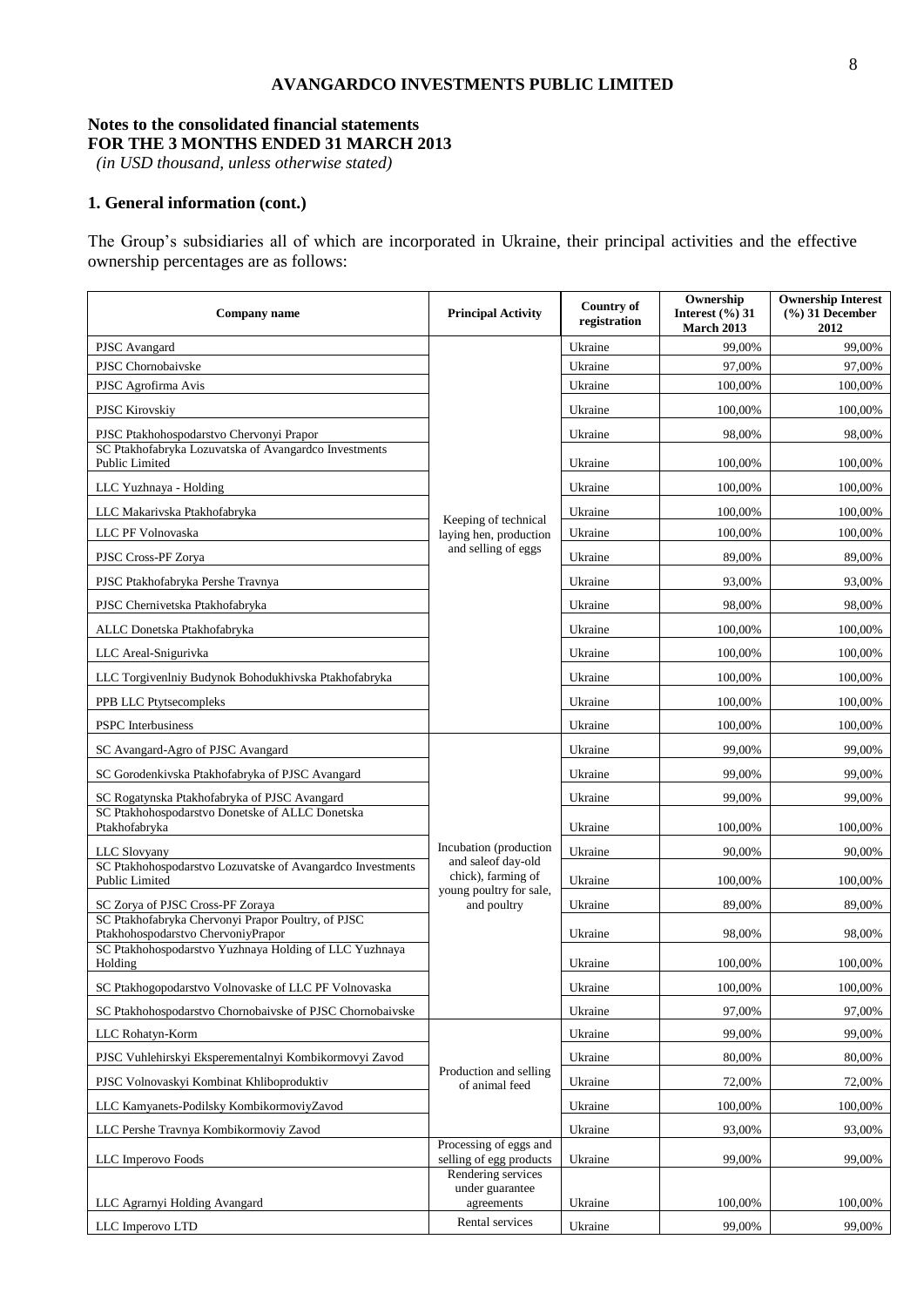# **Notes to the consolidated financial statements FOR THE 3 MONTHS ENDED 31 MARCH 2013**

*(in USD thousand, unless otherwise stated)*

#### **1. General information (cont.)**

The parent company of the Group is AvangardCo Investments Public Limited, registered in Cyprus, with an issued share capital of 6 387 185 ordinary shares as at 31 March 2013 with nominal value of  $\epsilon$  0,10 per share.

The shares were distributed as follows:

|                           | 31 March 2013              |                               | <b>31 December 2012</b> |                               |
|---------------------------|----------------------------|-------------------------------|-------------------------|-------------------------------|
| Owner                     | Number of<br><b>shares</b> | Ownership<br>interest $(\% )$ | <b>Number of shares</b> | Ownership<br>interest $(\% )$ |
| Quickcom Limited          |                            |                               |                         |                               |
| <b>Omtron Limited</b>     | 1 848 575                  | 28.9%                         | 1 848 575               | 28.9%                         |
| <b>Tanchem Limited</b>    | 926 280                    | 14.5%                         | 926 280                 | 14.5%                         |
| Mobco Limited             |                            |                               |                         |                               |
| BNY (Nominees)<br>Limited | 1 437 500                  | 22.5%                         | 1 437 500               | 22.5%                         |
| UkrLandFarming Plc        | 2 174 825                  | 34.1%                         | 2 174 825               | 34.1%                         |
| Other                     | 3                          |                               |                         |                               |
|                           | 6 3 8 7 1 8 5              | 100.0%                        | 6 3 8 7 1 8 5           | 100.0%                        |

As at 31 March 2013 and 31 December 2012 the interests in Quickcom Limited, Omtron Limited, Tanchem Limited, Mobco Limited, UkrLandFarming Plc beneficially owned by Oleg Bakhmatyuk ("the beneficial owner" hereinafter) were as follows:

|                        | Ownership interest $(\% )$ | Ownership interest $(\% )$ |
|------------------------|----------------------------|----------------------------|
|                        | as at 31 March 2013        | as at 31 December 2012     |
| Quickcom Limited       | 100%                       | 100%                       |
| <b>Omtron Limited</b>  | 100%                       | 100%                       |
| <b>Tanchem Limited</b> | 100%                       | 100%                       |
| Mobco Limited          | 100%                       | 100%                       |
| UkrLandFarming Plc     | 100%                       | 100%                       |

#### **2. Basis of preparation**

# **2.1 Statement of compliance**

The consolidated financial statements have been prepared in accordance with International Financial Reporting Standards (IFRSs) as adopted by the European Union (EU) and the requirements of the Cyprus Companies Law, Cap. 113.

#### **2.2 Basis of measurement**

The consolidated financial statements have been prepared on the historical cost basis except for the biological assets which are measured at fair value.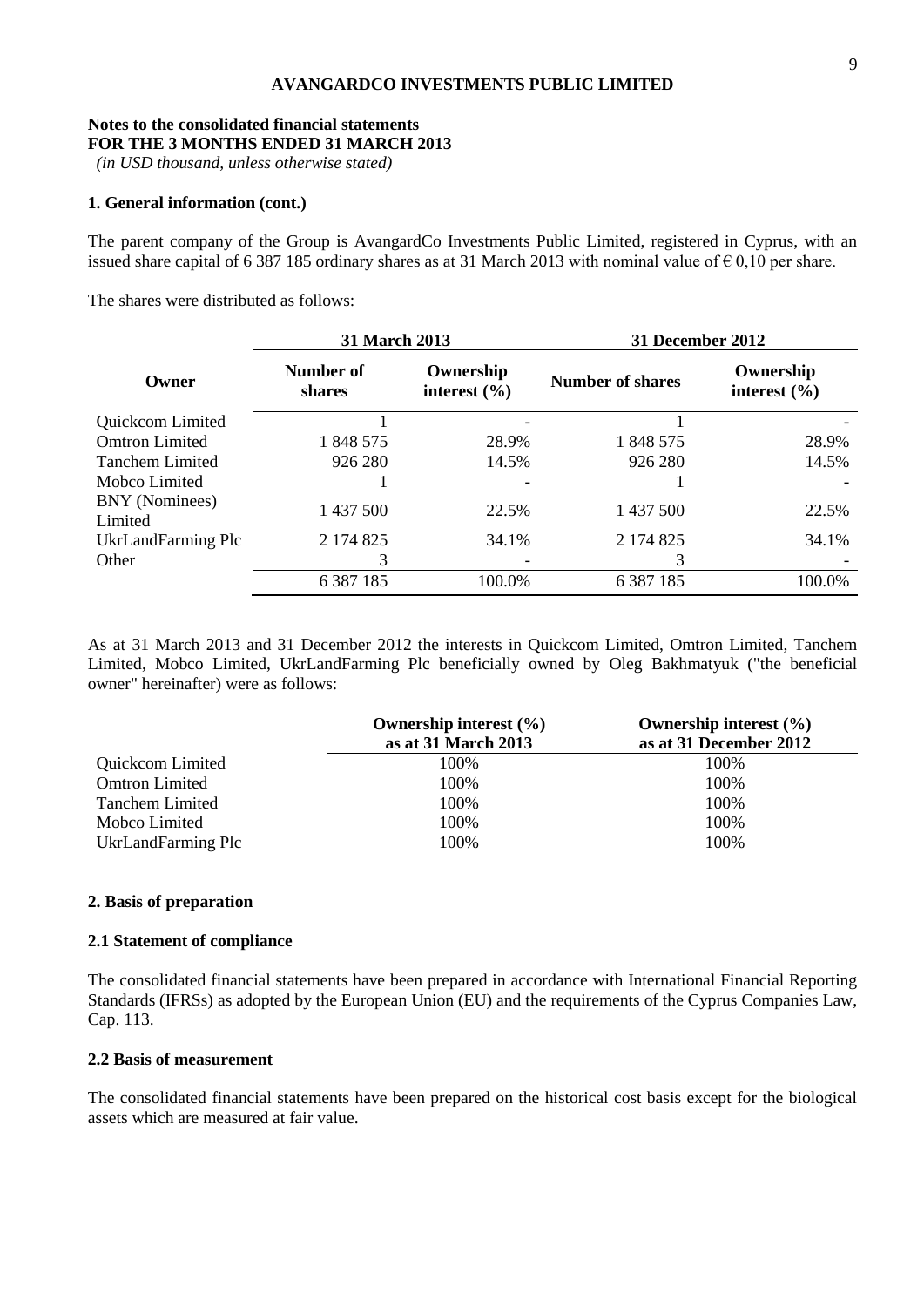#### **Notes to the consolidated financial statements FOR THE 3 MONTHS ENDED 31 MARCH 2013**

*(in USD thousand, unless otherwise stated)*

# **2. Basis of preparation (cont.)**

# **2.3 Functional and presentation currency**

The functional currency of all companies of the Group is the Ukrainian Hryvnia ("UAH"). The currency of Cyprus is the Euro, but the principle exposure of the parent undertaking is through its Ukrainian subsidiaries, and therefore the functional currency of the Company is also considered to be UAH. Transactions in currencies other than the functional currency of the Group's companies are treated as transactions in foreign currencies. The Group's management decided to use US dollar ("USD") as the presentation currency for financial and management reporting purposes. Exchange differences arising are classified as equity and transferred to the Company's translation reserve.

# **2.4 Going concern basis**

These consolidated financial statements have been prepared under the going concern basis, which assumes the realisation of assets and settlement of liabilities in the course of ordinary economic activity. Renewals of the Group's assets, and the future activities of the Group, are significantly influenced by the current and future economic environment in Ukraine. The consolidated financial statements do not comprise any adjustments in case of the Group's inability to continue as a going concern.

# **3. Significant accounting policies**

# **3.1 Foreign currency translation**

# *(а) Transactions and balances*

Transactions in foreign currencies are initially recorded by the Group entities at their respective functional currency rates prevailing at the date of the transaction.

Monetary assets and liabilities are translated into the functional currency of each company included into the Group, at the rates ruling at the reporting period. Foreign exchange gains and losses, arising from transactions in foreign currency, and also from translation of monetary assets and liabilities into the functional currency of each company included into the Group at the rate ruling at the end of the year, are recognised to profit or loss.

The exchange rates used in preparation of these consolidated financial statements, are presented as follows:

| <b>Currency</b>                          | 31 March 2013 | <b>Weighted average</b><br>for the 3 monthes<br>2013 | 31 December<br>2012 | Weighted<br>average<br>for the 3<br>monthes 2012 |
|------------------------------------------|---------------|------------------------------------------------------|---------------------|--------------------------------------------------|
| US dollar to Ukrainian<br><b>Hryvnia</b> | 7,993         | 7.993                                                | 7,9925              | 7,9882                                           |

The foreign currencies may be freely convertible on the territory of Ukraine at the exchange rate which is close to the exchange rate established by the National Bank of Ukraine. At the moment, the Ukrainian Hryvnia is not a freely convertible currency outside of Ukraine.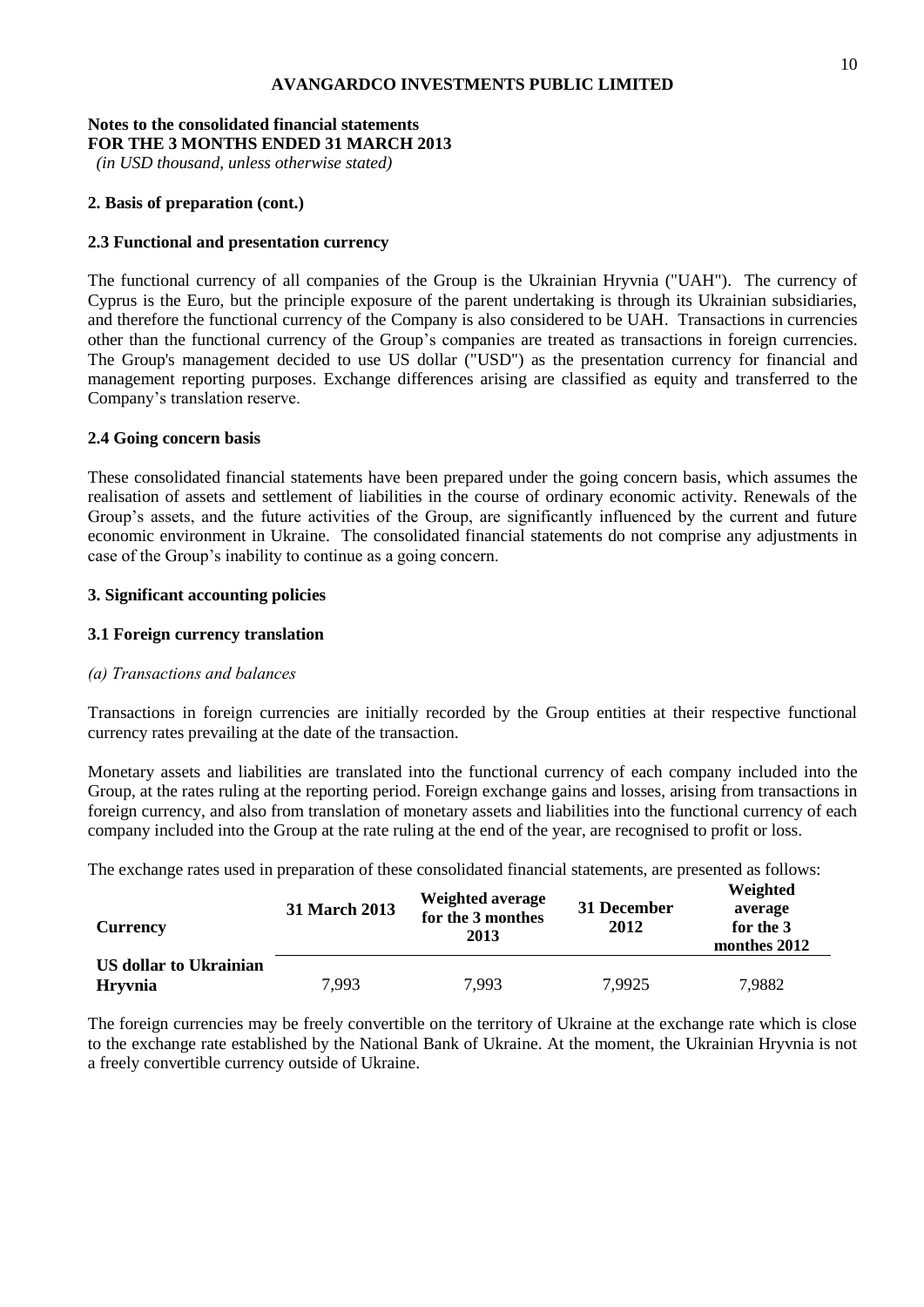#### **Notes to the consolidated financial statements FOR THE 3 MONTHS ENDED 31 MARCH 2013**

*(in USD thousand, unless otherwise stated)*

# **4. Other non-current assets**

Other non-current assets as at 31 March 2013 and 31 December 2012 were as follows:

|                          | 31 March 2013 | 31 December 2012 |
|--------------------------|---------------|------------------|
| Other non-current assets |               | 391              |
|                          |               | 391              |

Prepayments for property, plant and equipment mainly includes prepayments for equipment for biological assets.

# **5. Taxes recoverable and prepaid, NET**

Taxes recoverable and prepaid as at 31 March 2013 and 31 December 2012 were as follows:

|                     | Note | <b>31 March 2013</b> | 31 December 2012 |
|---------------------|------|----------------------|------------------|
| VAT settlements     | a)   | 102 185              | 102 455          |
| Other taxes prepaid |      |                      |                  |
|                     |      | 102 297              | 102 567          |

a) VAT settlements related to VAT, is subject to:

release of budgetary funds by the Government;

by settlement of future tax liabilities of the entity under this tax within non-agricultural transactions.

# **6. Inventories**

Inventories as at 31 March 2013 and 31 December 2012 were as follows:

|                               | 31 March 2013 | 31 December 2012 |
|-------------------------------|---------------|------------------|
| Raw and basic materials       | 126 473       | 144 751          |
| Work-in-progress              | 763           | 1 1 5 3          |
| Agricultural produce          | 7 1 3 2       | 2417             |
| Finished goods                | 10 122        | 11 487           |
| Package and packing materials | 5 7 2 3       | 6 1 6 8          |
| Goods for resale              | 7 0 7 2       | 8 7 0 7          |
| Other inventories             | 4 1 7 8       | 3 2 0 3          |
|                               | 161 463       | 177 886          |

Raw and basic materials mainly consist of grains and mixed fodder inventories.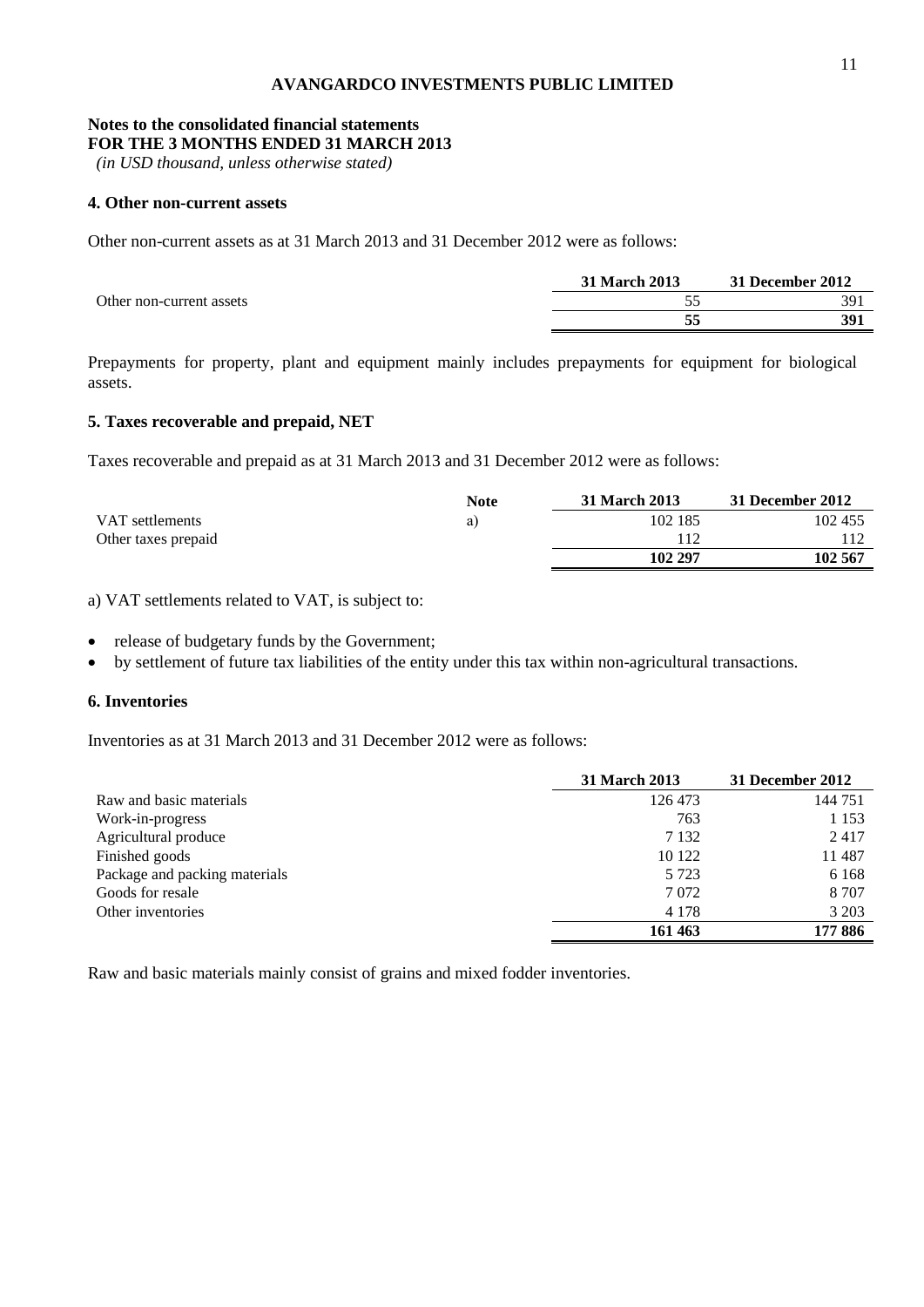#### **Notes to the consolidated financial statements FOR THE 3 MONTHS ENDED 31 MARCH 2013**

*(in USD thousand, unless otherwise stated)*

# **7. Trade accounts receivable, net**

Trade accounts reveivable as at 31 March 2013 and 31 December 2012 were as follows:

|                              | 31 March 2013 | 31 December 2012 |
|------------------------------|---------------|------------------|
| Trade receivables-gross      | 63 379        | 55 768           |
| Provision for doubtful debts | (217          | (217)            |
|                              | 63 162        | 55 551           |

# **8. Prepayments and other current assets, net**

Prepayments and other current assets as at 31 March 2013 and 31 December 2012 were as follows:

|                                     | <b>31 March 2013</b> | 31 December 2012 |
|-------------------------------------|----------------------|------------------|
| Prepayments                         | 46 363               | 9823             |
| Provision for doubtful debts        | (765)                | (765)            |
| Financial assistance issued         |                      |                  |
| Other non-trade accounts receivable | 4693                 | 2 9 0 8          |
|                                     | 50 291               | 11 966           |

# **9. Cash and cash equivalents**

Cash and cash equivalents as at 31 March 2013 and 31 December 2012 were as follows:

|                                                                                  | <b>31 March 2013</b> | 31 December 2012 |
|----------------------------------------------------------------------------------|----------------------|------------------|
| Cash in banks                                                                    | 152 932              | 202 247          |
| Cash in hand                                                                     | 119                  | 49               |
| Cash in transit                                                                  |                      |                  |
| Cash equivalents (notes, deposites - repayment on                                |                      |                  |
| demand)                                                                          |                      |                  |
| Other bank accounts in foreign currency                                          | 2 0 0 0              | 2 0 0 2          |
| Cash and cash equivalents                                                        | 155 058              | 204 298          |
| Less blocked deposit:                                                            |                      |                  |
| Other bank accounts in foreign currency                                          | (794)                | (794)            |
| Cash and cash equivalents represented in<br>consolidated statement of cash flows | 154 264              | 203 504          |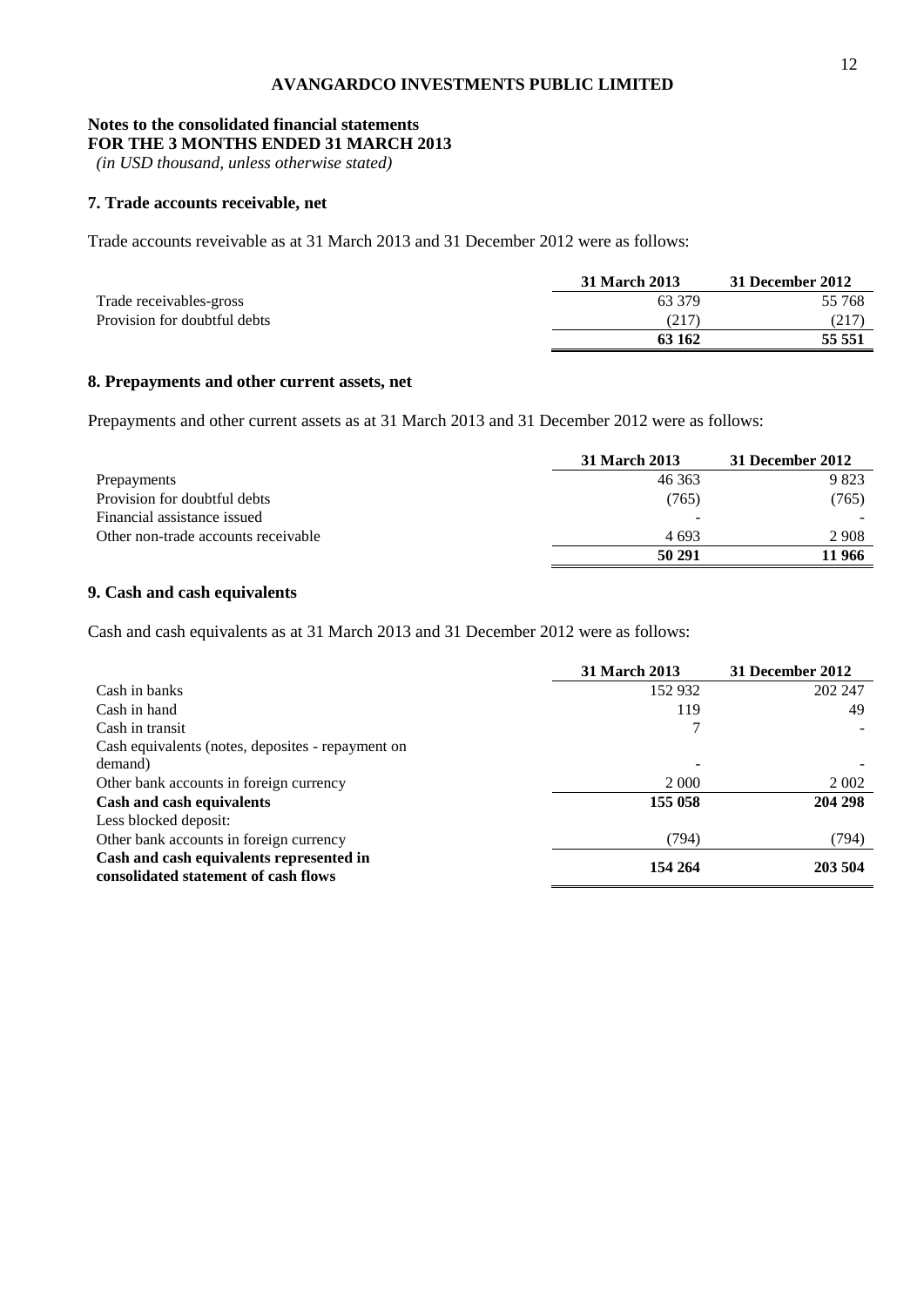### **Notes to the consolidated financial statements FOR THE 3 MONTHS ENDED 31 MARCH 2013**

*(in USD thousand, unless otherwise stated)*

# **10. Long-term loans**

Long-term loans as at 31 March 2013 and 31 December 2012 were as follows:

|                                                           | 31 March 2013 | 31 December 2012 |
|-----------------------------------------------------------|---------------|------------------|
| Long-term bank loans in national currency                 | 3932          | 4 2 9 0          |
| Long-term bank loans in foreign currency                  | 57 367        | 27 832           |
| <b>Total loans</b>                                        | 61 299        | 32 122           |
| Other long-term loans                                     |               |                  |
| Commodity credit                                          | 1 1 0 9       | 1 1 0 9          |
|                                                           | 62 408        | 33 231           |
| Current portion of non-current liabilities for bank loans |               |                  |
| in national currency                                      | (1430)        | (1430)           |
| Current portion of non-current liabilities for bank loans |               |                  |
| in foreign currency                                       | (10394)       | (27 832)         |
|                                                           | 50 584        | 3 9 6 9          |

# **11. Long-term bond liabilities**

Long-term bond liabilities as at 31 March 2013 and 31 December 2012 were as follows:

|                          | 31 March 2013 | 31 December 2012 |
|--------------------------|---------------|------------------|
| Par value                | 200 000       | 200 000          |
| Discount on issued bonds | (3898)        | (4221)           |
|                          | 196 102       | 195 779          |

# **12. Short-term loans**

Short-term loans as at 31 March 2013 and 31 December 2012 were as follows:

|                                       | 31 March 2013 | 31 December 2012 |
|---------------------------------------|---------------|------------------|
| Short-term loans in national currency |               |                  |
| Short-term loans in foreign currency  | 50 000        | 94 336           |
| Interest free loans                   |               |                  |
|                                       | 50 000        | 94 368           |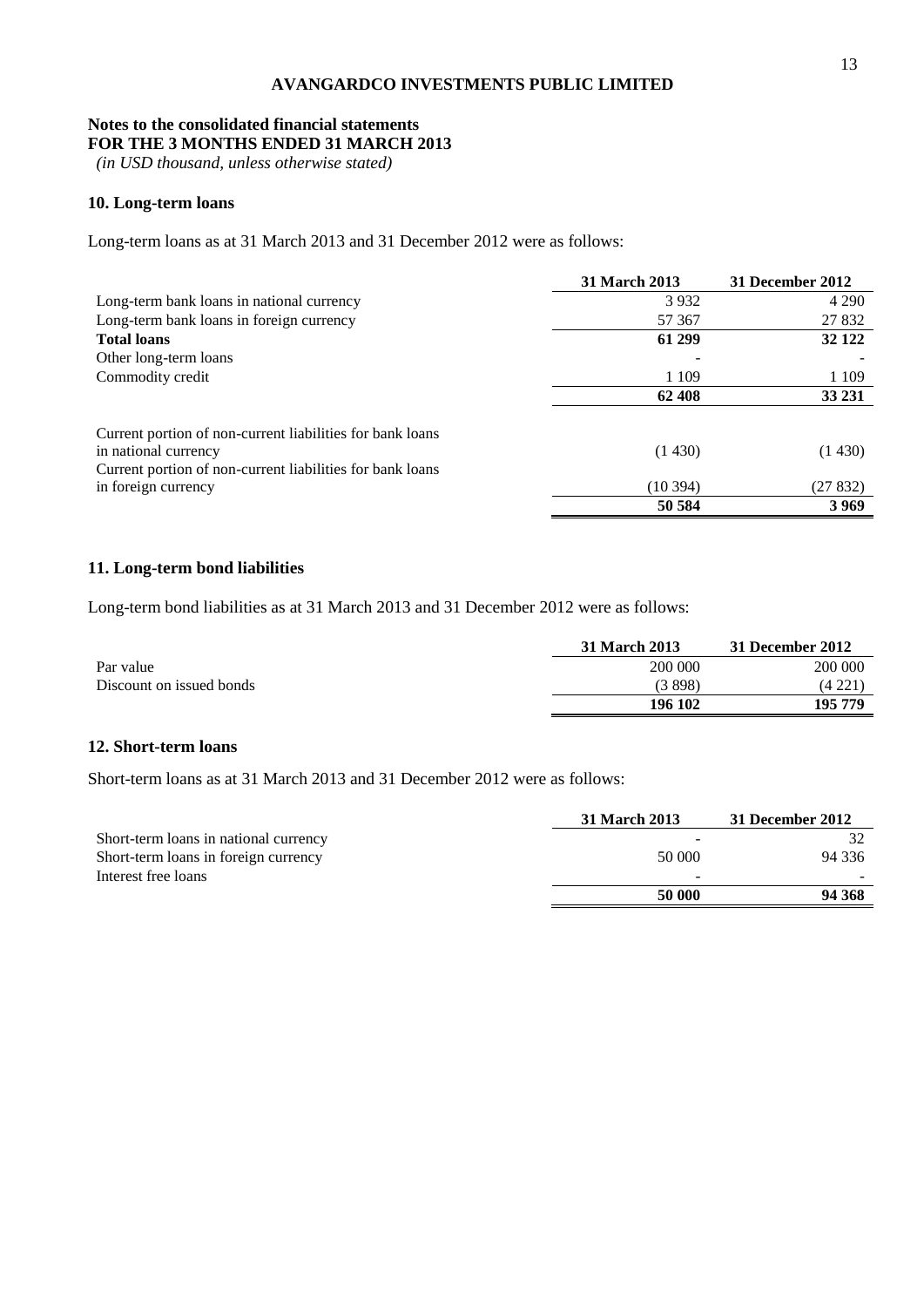#### **Notes to the consolidated financial statements FOR THE 3 MONTHS ENDED 31 MARCH 2013**

*(in USD thousand, unless otherwise stated)*

#### **13. Current portion of non-current financial liabilities**

The current portion of non-current financial liabilities as at 31 March 2013 and 31 December 2012 was as follows:

|                                                           | <b>31 March 2013</b> | 31 December 2012 |
|-----------------------------------------------------------|----------------------|------------------|
| Trade and other payables                                  |                      |                  |
| Deferred income (current portion)                         | 304                  | 304              |
| <i>Financial liabilities</i>                              |                      |                  |
| Current portion of finance lease liabilities              | 2 1 2 3              | 2 1 2 3          |
| VAT included in current portion of finance lease          |                      |                  |
| liabilities                                               | 425                  | 425              |
| Current portion of non-current liabilities for bank loans |                      |                  |
| in foreign currency                                       | 10 3 94              | 27 832           |
| Current portion of non-current liabilities for bank loans |                      |                  |
| in national currency                                      | 1431                 | 1430             |
|                                                           | 14 677               | 32 114           |

#### **14. Trade payables**

Trade payables as at 31 March 2013 and 31 December 2012 were as follows:

|                         | 31 March 2013 | 31 December 2012 |
|-------------------------|---------------|------------------|
| Trade payables          | 16 244        | 22 608           |
| Short-term notes issued | .827          | $182^{-}$        |
|                         | 18 071        | 24 435           |

# **15. Other accounts payable**

Other accounts payable as at 31 March 2013 and 31 December 2012 were as follows:

|                                                    | <b>Note</b> | <b>31 March 2013</b> | 31 December 2012 |
|----------------------------------------------------|-------------|----------------------|------------------|
| Accrued expenses for future employee benefits      |             | 1441                 | 1453             |
| Other accrued expenses                             |             | 71                   | 282              |
| Wages and salaries and related taxes liabilities   |             | 2875                 | 3 0 7 0          |
| Other taxes and compulsory payments liabilities    | a)          | 1687                 | 3 1 1 3          |
| Accounts payable for property, plant and equipment |             | 3 0 0 5              | 13 546           |
| Advances received from customers                   | b)          | 12 5 31              | 1856             |
| Interest payable                                   |             | 442                  | 722              |
| Accrued coupon on bonds                            |             | 570                  | 4 0 1 3          |
| Other payables                                     |             | 8828                 | 988              |
|                                                    |             | 31 450               | 29 043           |

a) Other taxes and compulsory payments liabilities mainly comprises of liabilities for VAT and community charges.

b) Advances received from customers consist of prepayments for the sale of agriculture products and finished goods from buyers.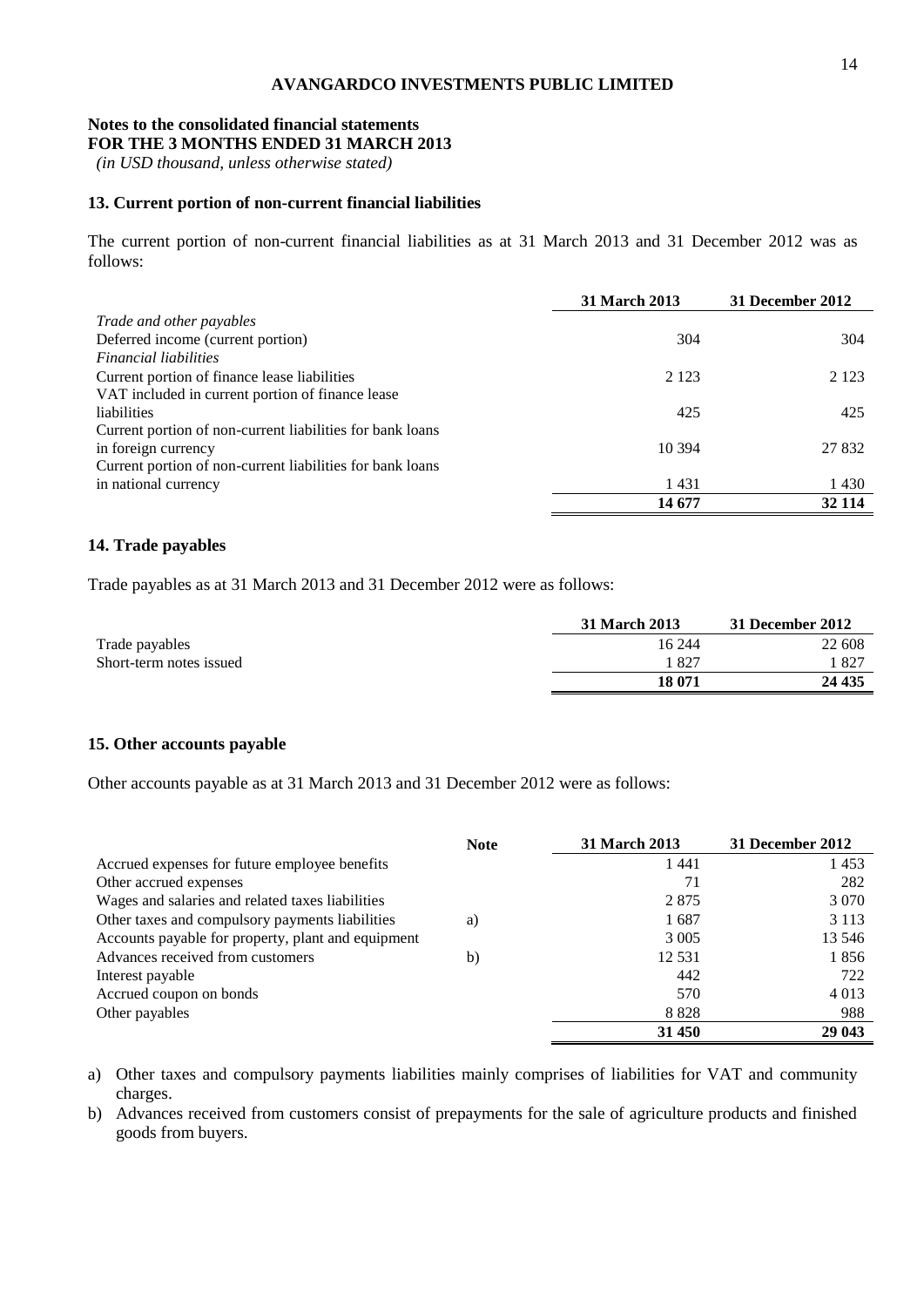#### **Notes to the consolidated financial statements FOR THE 3 MONTHS ENDED 31 MARCH 2013**

*(in USD thousand, unless otherwise stated)*

# **16. Short-term bond liabilities**

Short-term bond liabilities as at 31 March 2013 and 31 December 2012 were as follows:

|                   | 31 March 2013            | 31 December 2012 |
|-------------------|--------------------------|------------------|
| Nominal value     | 25 022                   | 25 023           |
| Bonds repurchased | $\overline{\phantom{a}}$ |                  |
|                   | 25 0 22                  | 25 023           |

# **17. Revenue**

Sales revenue for the 3 months ended 31 March 2013 and 31 March 2012 were as follows:

| 145 991<br>155 699 |
|--------------------|
| 124<br>567         |
| 146 558<br>155 823 |
|                    |

# **18. Cost of sales**

Cost of sales for the 3 months ended 31 March 2013 and 31 March 2012 was as follows:

|                                          | <b>Note</b> | 31 March 2013 | 31 March 2012 |
|------------------------------------------|-------------|---------------|---------------|
| Cost of finished goods sold              | 19          | (102302)      | (79988)       |
| Cost of goods and services sold/rendered |             | (164)         | (143)         |
|                                          |             | (102, 466)    | (80131)       |

# **19. Cost of sales by elements**

The cost of finished goods sold (Note 18) for the 3 months ended 31 March 2013 and 31 March 2012 as follows:

|                                                   | <b>31 March 2013</b> | <b>31 March 2012</b> |
|---------------------------------------------------|----------------------|----------------------|
| Raw materials                                     | (87118)              | (66404)              |
| Payroll of production personnel and related taxes | (4671)               | (5525)               |
| Depreciation                                      | (3459)               | (3663)               |
| Services provided by third parties                | (7002)               | (4362)               |
| Other expenses                                    | (52)                 | (34)                 |
|                                                   | (102302)             | (79 988)             |

Services provided by third parties consists of expenses for electricity, storage services, gas, water, current repairs of production premises, sanitary cleaning services, veterinary services and other.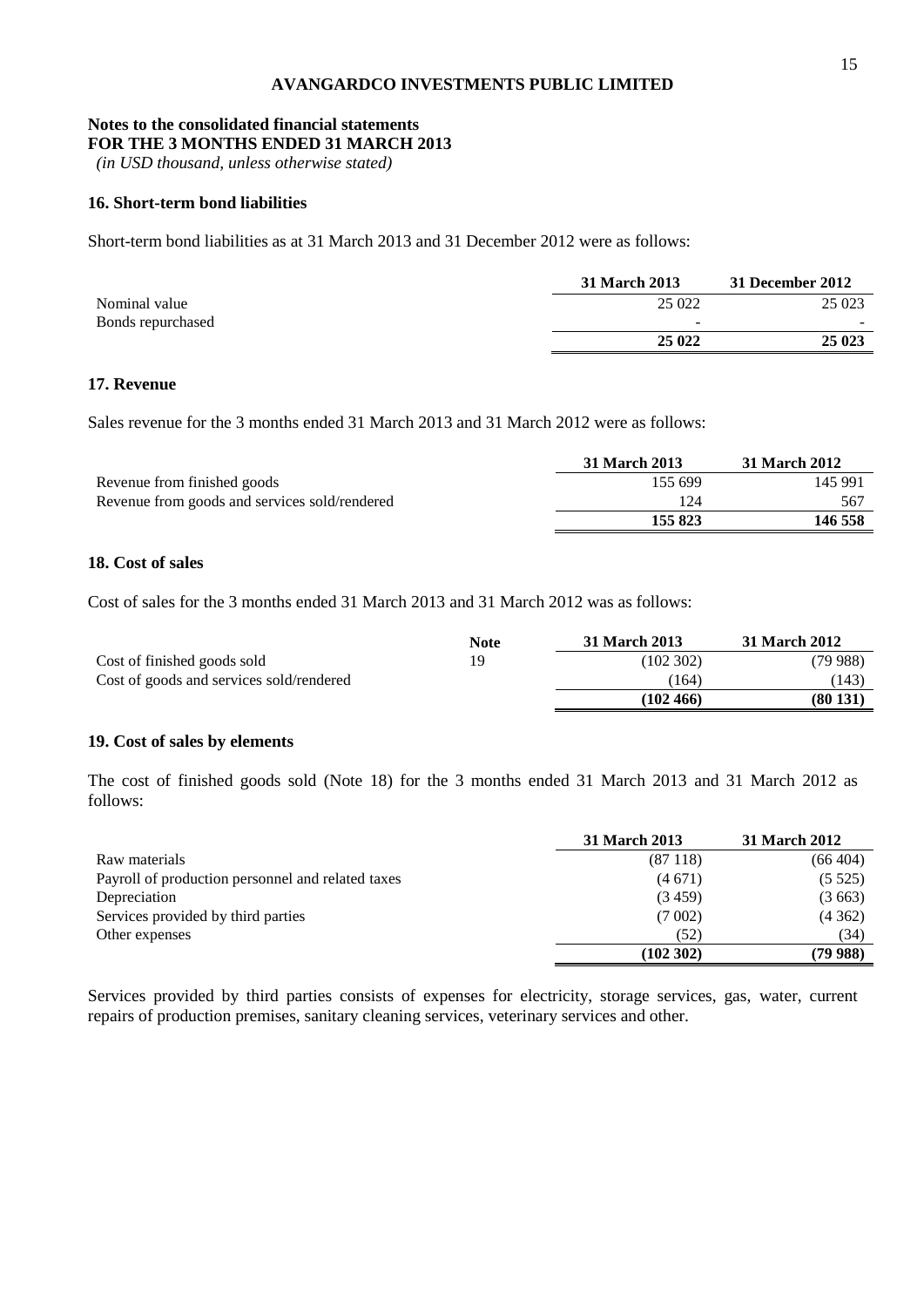#### **Notes to the consolidated financial statements FOR THE 3 MONTHS ENDED 31 MARCH 2013**

*(in USD thousand, unless otherwise stated)*

# **20. General administrative expenses**

General administrative expenses for the 3 months ended 31 March 2013 and 31 March 2012 were as follows:

|                                                | <b>31 March 2013</b> | <b>31 March 2012</b> |
|------------------------------------------------|----------------------|----------------------|
| Salaries and wages of administrative personnel | (2162)               | (1875)               |
| Services provided by third parties             | (1431)               | (6051)               |
| Depreciation                                   | (36)                 | (33)                 |
| Repairs and maintenance costs                  | (23)                 | (12)                 |
| Tax expenses, except for income tax            | (79)                 | (78)                 |
| Material usage                                 | (131)                | (106)                |
| Other expenses                                 | (99)                 | (188)                |
|                                                | (3961)               | (8343)               |

# **21. Distribution expenses**

Distribution expenses for the 3 months ended 31 March 2013 and 31 March 2012 were as follows:

|                                              | 31 March 2013 | 31 March 2012 |
|----------------------------------------------|---------------|---------------|
| Salaries and wages of distribution personnel | (320)         | (497)         |
| Transport expenses                           | (2199)        | (2159)        |
| Depreciation                                 | (174)         | (134)         |
| Services provided by third parties           | (702)         | (350)         |
| Packing materials                            | (459)         | (444)         |
| Repairs and maintenance costs                | $($ /         | (10)          |
| Other expenses                               | (104)         | (128)         |
|                                              | (3 965)       | (3722)        |

# **22. Other operating income/(expenses), NET**

Other operating income/(expenses), net for the 3 months ended 31 March 2013 and 31 March 2012 were as follows:

|                                                      | <b>31 March 2013</b> | <b>31 March 2012</b> |
|------------------------------------------------------|----------------------|----------------------|
| Loss from disposal of current assets                 | (142)                | (249)                |
| Loss from disposal of non current assets             | (135)                | (19)                 |
| Impairment of current assets                         | (21)                 | (277)                |
| Income received from writing-off of accounts payable | 13                   | 110                  |
| Losses on exchange                                   | 1925                 | 173                  |
| Foreign currency sale income                         | 466                  | 259                  |
| Provision for doubtful debts and amounts written off | (2)                  | (542)                |
| Fines, penalties recognized                          | (185)                | (270)                |
| Other income/(expenses)                              | 74                   | 2 6 1 3              |
|                                                      | 1993                 | 1 799                |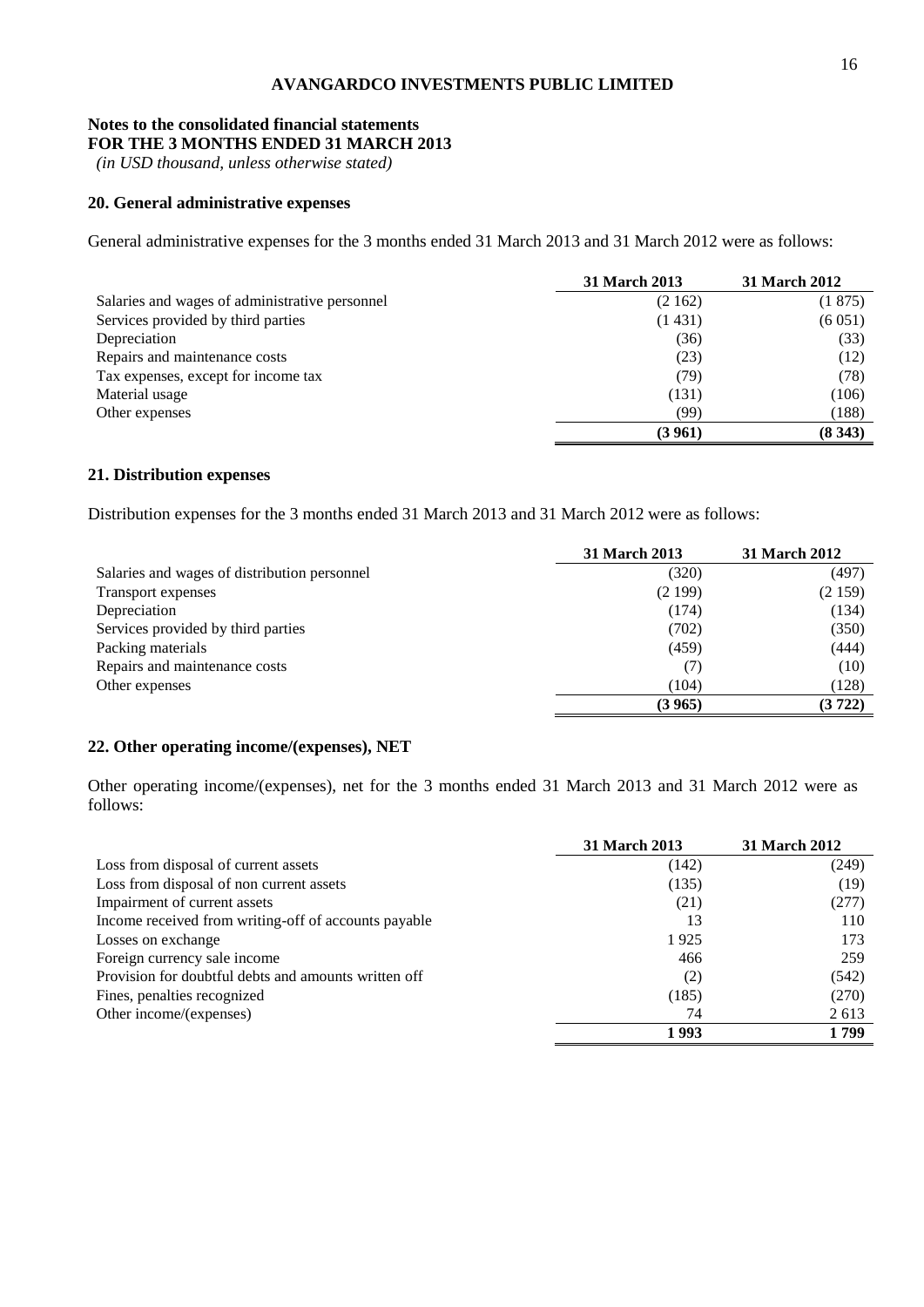#### **Notes to the consolidated financial statements FOR THE 3 MONTHS ENDED 31 MARCH 2013**

*(in USD thousand, unless otherwise stated)*

# **23. Finance cost**

Finance cost for the 3 months ended 31 March 2013 and 31 March 2012 was as follows:

|                                        | 31 March 2013 | 31 March 2012 |
|----------------------------------------|---------------|---------------|
| Interest payable on loans              | (2438)        | (2386)        |
| Capitalised interest                   | 533           | 819           |
| <b>Total finance expenses on loans</b> | (1905)        | (1567)        |
| Finance expenses on finance lease      | (99)          | (366)         |
| Finance expenses on bonds (interest)   | (6372)        | (6151)        |
| Other finance expenses                 | (380)         | (378)         |
|                                        | (8756)        | (8462)        |

### **24. Related party balances and transactions**

The Company is controlled by Mr Oleg Bakhmatyuk, who directly or indirectly owns 77.5% of the Company's share capital. The remaining 22.5% of the shares are widely owned.

For the purposes of these consolidated financial statements, parties are considered to be related if one party has the ability to control the other party, is under common control, or can exercise significant influence over the other party in making financial or operational decisions. In considering each possible related party relationship, attention is directed to the substance of the relationship, not merely the legal form.

The Group enters into transactions with both related and unrelated parties. It is generally not possible to objectively determine whether any transaction with a related party would have been entered into if the parties had not been related, or whether such transactions would have been effected on the same terms, conditions and amounts if the parties had not been related.

According to these criteria the related parties of the Group are divided into the following categories:

- A. Key management personnel;
- B. Companies having the same top management;
- C. Companies in which the Group's owners have an equity interest;
- D. Companies in which activities are significantly influenced by the Group's owners.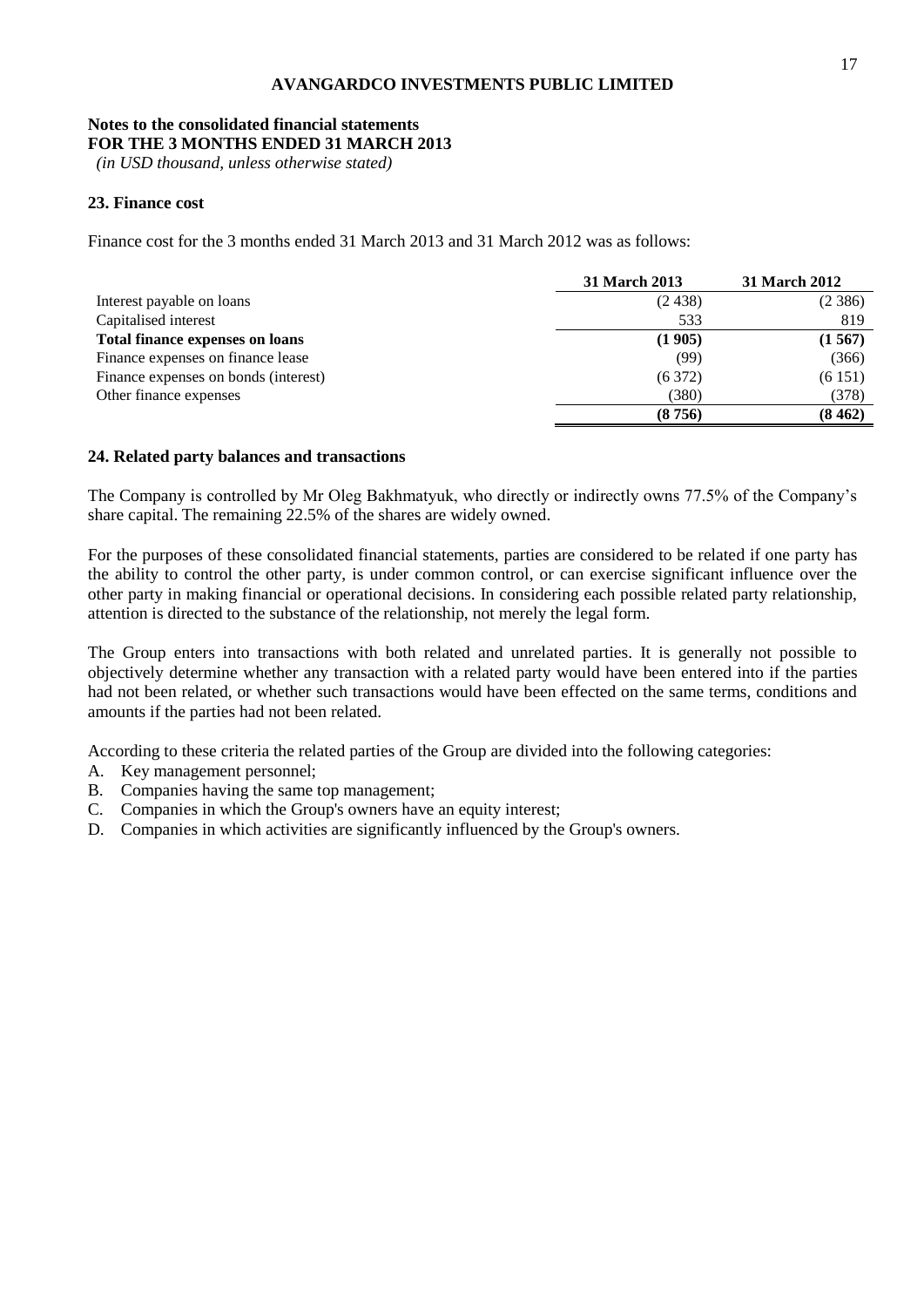### **Notes to the consolidated financial statements FOR THE 3 MONTHS ENDED 31 MARCH 2013**

*(in USD thousand, unless otherwise stated)*

# **24. Related party balances and transactions (cont.)**

Outstanding amounts of the Group for transactions with related parties as at 31 March 2013 and 31 December 2012 were as follows:

|                                                                                                                   | Outstanding balances with related parties as<br>at |                  |  |
|-------------------------------------------------------------------------------------------------------------------|----------------------------------------------------|------------------|--|
|                                                                                                                   | 31 March 2013                                      | 31 December 2012 |  |
| Prepayments and other current assets, net<br>C. Companies in which the Group's owners have an<br>equity interest; | 59                                                 | $\mathbf{1}$     |  |
| D. Companies in which activities are significantly<br>influenced by the Group's owners                            | 53                                                 | 47               |  |
|                                                                                                                   | 112                                                | 47               |  |
| Trade accounts receivable:<br>C. Companies in which the Group's owners have an<br>equity interest;                | 5                                                  | 2                |  |
| D. Companies in which activities are significantly<br>influenced by the Group's owners                            | 24                                                 | 10               |  |
|                                                                                                                   | 29                                                 | 10               |  |
| Cash and cash equivalents:                                                                                        |                                                    |                  |  |
| D. Companies in which activities are significantly<br>influenced by the Group's owners                            | 6 3 6 3                                            | 12 103           |  |
|                                                                                                                   | 6 3 6 3                                            | 12 103           |  |
| Short-term loans                                                                                                  |                                                    |                  |  |
| D. Companies in which activities are significantly<br>influenced by the Group's owners                            |                                                    | 32               |  |
|                                                                                                                   | ٠                                                  | 32               |  |
| Trade accounts payable:<br>C. Companies in which the Group's owners have an<br>equity interest;                   | 5                                                  | 2                |  |
| D. Companies in which activities are significantly<br>influenced by the Group's owners                            | 34                                                 | 12               |  |
|                                                                                                                   | 39                                                 | 14               |  |
| Other current liabilities :<br>C. Companies in which the Group's owners have an<br>equity interest;               | 24                                                 | 5                |  |
| D. Companies in which activities are significantly<br>influenced by the Group's owners                            | 145                                                | 16               |  |
|                                                                                                                   | 169                                                | 16               |  |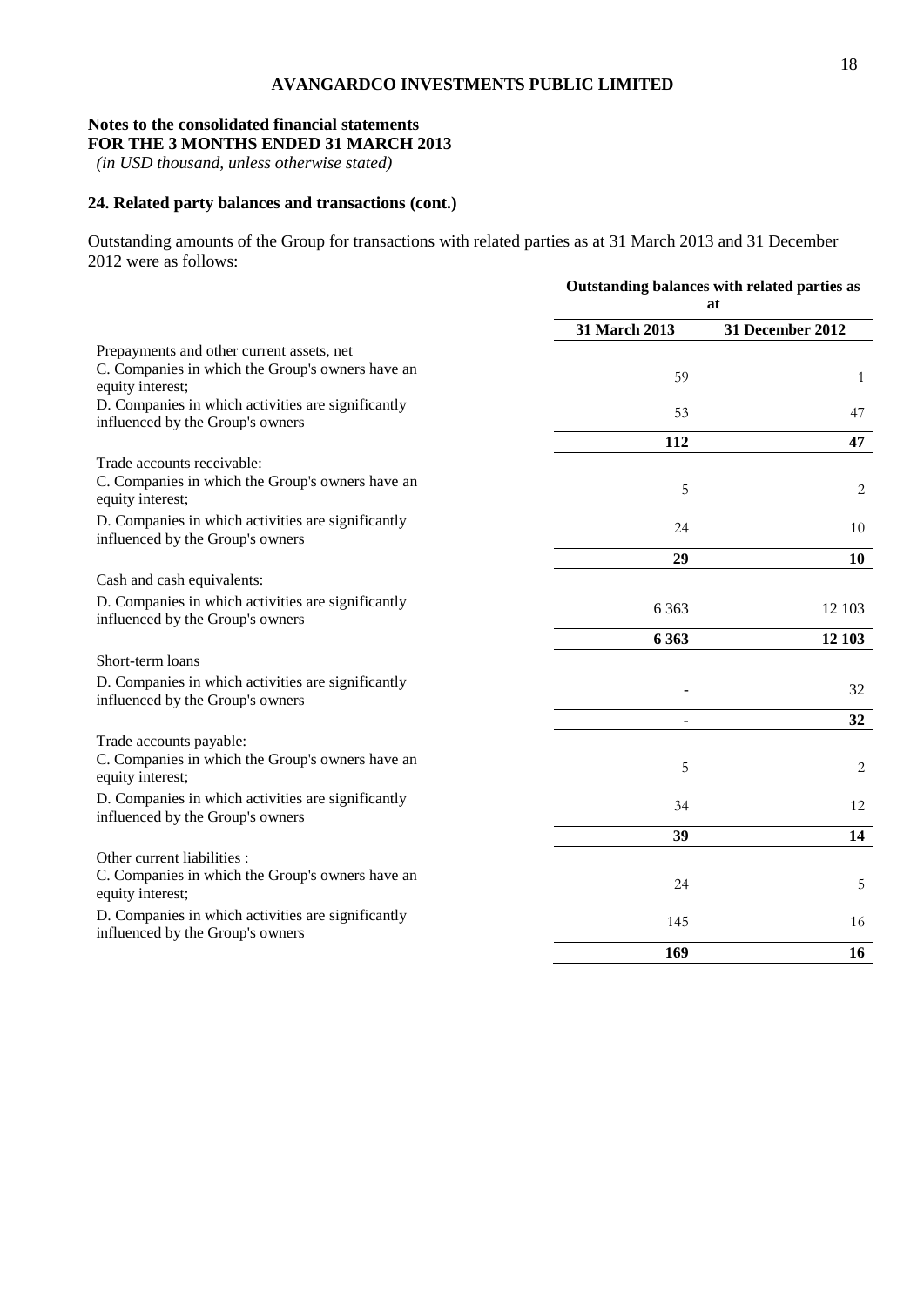### **Notes to the consolidated financial statements FOR THE 3 MONTHS ENDED 31 MARCH 2013**

*(in USD thousand, unless otherwise stated)*

# **24. Related party balances and transactions (cont.)**

The Group's transactions with related parties for the 3 months ended 31 March 2013 and 31 March 2012 were as follows:

|                                                                                                                 |                   | Transactions with related parties for the<br>3 months ended |  |  |
|-----------------------------------------------------------------------------------------------------------------|-------------------|-------------------------------------------------------------|--|--|
|                                                                                                                 | 31 March 2013     | 31 March 2012                                               |  |  |
| Sales revenue:<br>C. Companies in which the Group's owners have an<br>equity interest;                          | 5                 | 2                                                           |  |  |
| D. Companies in which activities are significantly<br>influenced by the Group's owners                          | 89                | 86                                                          |  |  |
|                                                                                                                 | 94                | 88                                                          |  |  |
| General administrative expenses:<br>C. Companies in which the Group's owners have an<br>equity interest;        | 1                 | 1                                                           |  |  |
| D. Companies in which activities are significantly<br>influenced by the Group's owners                          | 18                | 12                                                          |  |  |
|                                                                                                                 | 19                | 13                                                          |  |  |
| Distribution expenses:<br>C. Companies in which the Group's owners have an<br>equity interest;                  | 6                 | 7                                                           |  |  |
| D. Companies in which activities are significantly<br>influenced by the Group's owners                          | 60                | 8                                                           |  |  |
|                                                                                                                 | 66                | 15                                                          |  |  |
| Other operating income/(expenses), net:<br>C. Companies in which the Group's owners have an<br>equity interest; |                   | 9                                                           |  |  |
| D. Companies in which activities are significantly<br>influenced by the Group's owners                          | 1<br>$\mathbf{1}$ | 12<br>21                                                    |  |  |
| Finance income:                                                                                                 |                   |                                                             |  |  |
| D. Companies in which activities are significantly<br>influenced by the Group's owners                          |                   |                                                             |  |  |
|                                                                                                                 |                   |                                                             |  |  |
| Finance cost:                                                                                                   |                   |                                                             |  |  |
| D. Companies in which activities are significantly<br>influenced by the Group's owners                          |                   |                                                             |  |  |
|                                                                                                                 |                   |                                                             |  |  |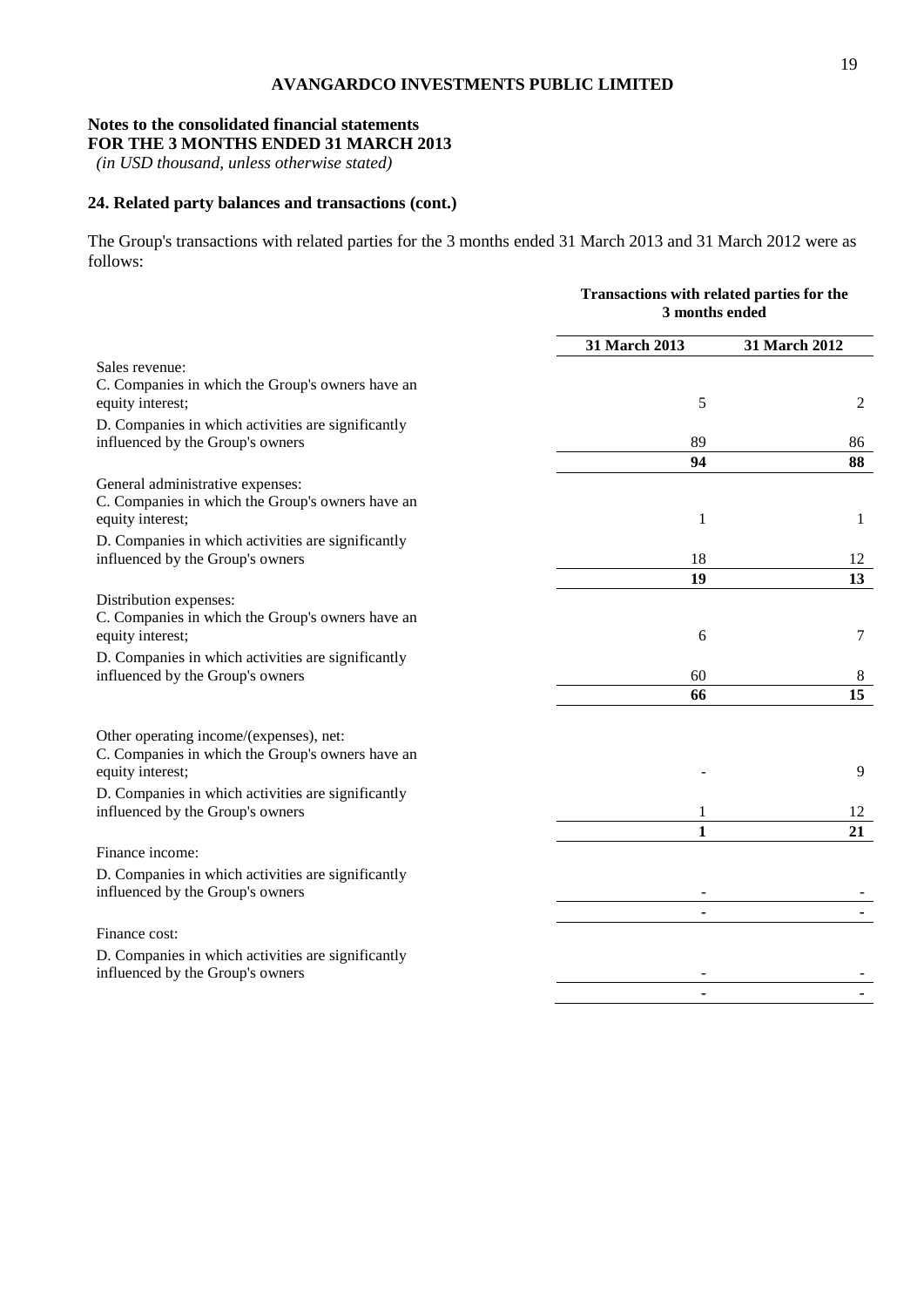# **Notes to the consolidated financial statements FOR THE 3 MONTHS ENDED 31 MARCH 2013**

*(in USD thousand, unless otherwise stated)*

# **25. Operating segments**

A reportable segment is a separable component of a business entity that produces goods or provides services to individuals (or groups of related products or services) in a particular economic environment that is subject to risks and generate revenues other than risks and income of those components that are peculiar to other reportable segments.

For the purpose of management the Group is divided into the following reportable segments on the basis of produced goods and rendered services, and consists of the following 5 reportable segments:

- shell eggs breeding of industrial laying hens, production and sale of shell eggs;
- poultry incubation (production and sale of baby chicks), breeding of young birds for sale, as well as sale of birds for slaughter;
- animal feed production and sale of feeds;
- egg products processing and sale of egg products;
- other activities including sale of goods and services, sale of poultry meat and by-products, sale of plant production, sale of poultry manure etc.

Management monitors the operating results of each of the units separately for the purposes of making decisions about resources allocation and evaluation of operating results. The results of segments' activities are measured on the basis of operating profit or loss, its measurement is carried out accordingly to measurement of operating profit or loss in the consolidated financial statements.

Reportable segment information for the 3 months ended 31 March 2013 was as follows:

|                                                               | Shell egg | <b>Poultry</b> | Animal<br>feed | Egg<br>products | <b>Other</b><br>activities | <b>Adjustments</b><br>and<br>elimination | <b>Total</b> |
|---------------------------------------------------------------|-----------|----------------|----------------|-----------------|----------------------------|------------------------------------------|--------------|
| Sales revenue                                                 | 136 338   | 26 7 64        | 66 819         | 25 5 7 5        | 2 1 6 2                    |                                          | 257 660      |
| Intra-group elimination                                       | (25 216)  | (10719)        | (63 864)       | (4)             | (2032)                     | $\overline{\phantom{0}}$                 | (101 837)    |
| Revenue from external<br>buyers                               | 111 122   | 16 045         | 2955           | 25 571          | 130                        |                                          | 155 823      |
| Income from revaluation of<br>biological assets at fair value | 1794      | 7047           |                |                 |                            |                                          | 8 8 4 1      |
| Other operating<br>income/(expenses)                          | (825)     | (60)           | (94)           | 463             | 2 5 0 9                    |                                          | 1993         |
| Income from government<br>grants and incentives               | 75        | 1              |                |                 |                            |                                          | 76           |
| <b>OPERATING</b><br>PROFIT/(LOSS)                             | 51 743    | 5 0 24         | (525)          | 11 903          | 1 2 9 3                    |                                          | 69 438       |
| Finance income                                                | 30        | $\overline{2}$ | 3              | 3               | 4                          |                                          | 42           |
| Finance costs.<br><i>including:</i>                           | (1699)    |                |                | (1 281)         | (5775)                     |                                          | (8756)       |
| Interest payable on loans                                     | (171)     |                |                | (1 281)         | (452)                      |                                          | (1905)       |
| Income tax expense                                            |           |                | (16)           | (9)             |                            |                                          | (25)         |
| <b>NET PROFIT/(LOSS)</b><br><b>FOR THE YEAR</b>               | 50 074    | 5 0 2 7        | (538)          | 10 615          | (4479)                     |                                          | 60 699       |
| <b>TOTAL ASSETS</b>                                           | 2 066 845 | 84 237         | 516 499        | 331 024         | 25 25 7                    | (1403154)                                | 1620710      |
| Depreciation                                                  | 3 0 3 7   | 247            | 82             | 144             | 155                        |                                          | 3 6 6 5      |
| <b>TOTAL LIABILITIES</b>                                      | 707 504   | 13840          | 465 670        | 330 547         | 302 967                    | (1428455)                                | 392 072      |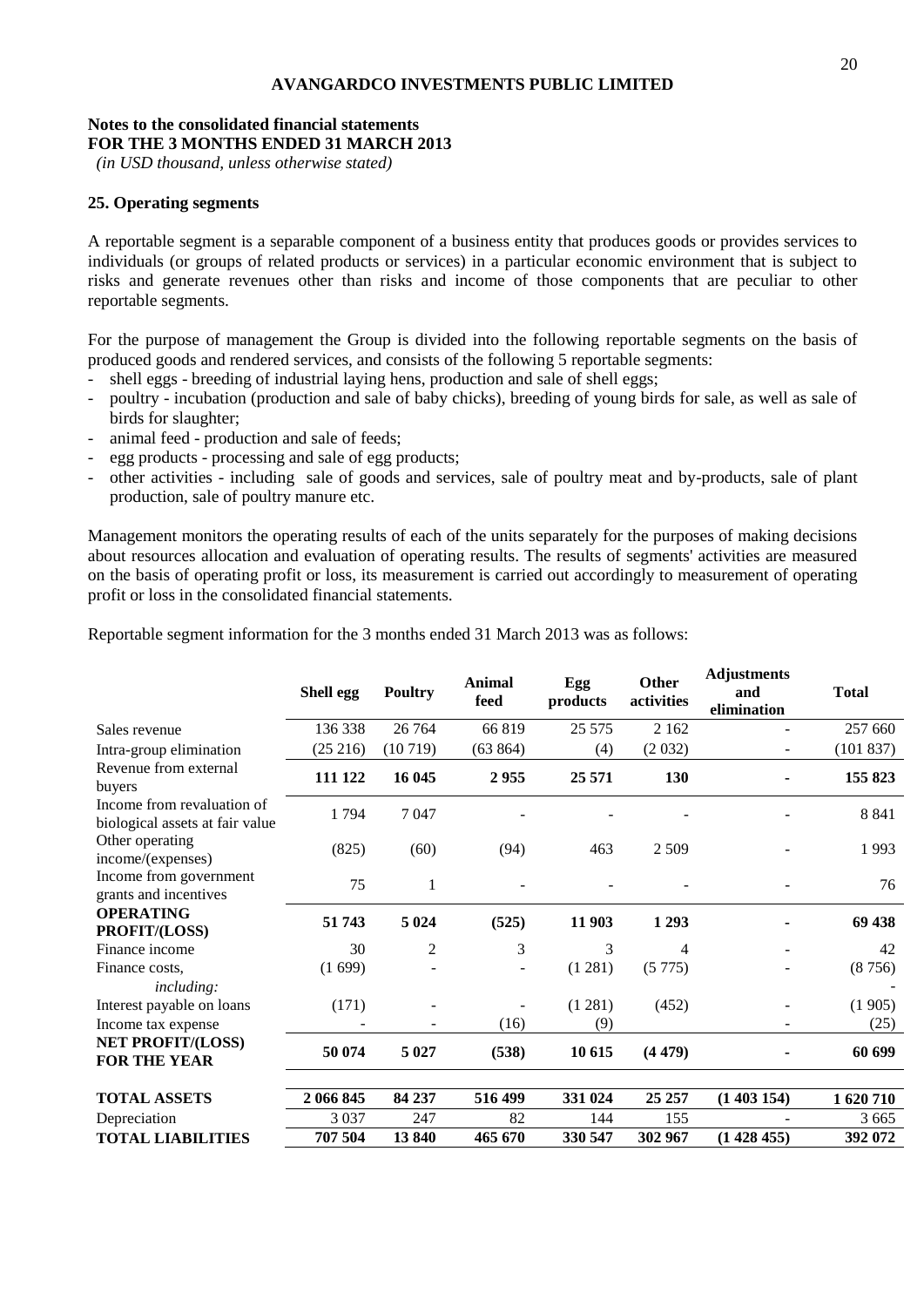# **Notes to the consolidated financial statements FOR THE 3 MONTHS ENDED 31 MARCH 2013**

*(in USD thousand, unless otherwise stated)*

# **25. Operating segments (cont.)**

Business segment information for the 3 months ended 31 March 2012 was as follows:

|                                                                      | Shell egg | <b>Poultry</b> | Animal<br>feed | Egg<br>products | Other<br>activities | <b>Adjustments</b><br>and<br>elimination | <b>Total</b>  |
|----------------------------------------------------------------------|-----------|----------------|----------------|-----------------|---------------------|------------------------------------------|---------------|
| Sales revenue                                                        | 154 717   | 30 805         | 33 221         | 12 4 48         | 1 5 9 7             |                                          | 232 789       |
| Intra-group elimination                                              | (43419)   | (13341)        | (29088)        | (38)            | (345)               |                                          | (86 231)      |
| Revenue from external<br>buyers                                      | 111 298   | 17464          | 4 1 3 3        | 12 4 10         | 1 2 5 3             |                                          | 146 558       |
| Income from revaluation of<br>biological assets at fair value        | 2 1 6 8   | 4 9 6 3        |                |                 |                     |                                          | 7 1 3 1       |
| Other operating expenses                                             | 1 502     | 140            | (227)          | 102             | 282                 |                                          | 1799          |
| Income from government<br>grants and incentives                      | 73        | 1              |                |                 |                     |                                          | 75            |
| <b>OPERATING</b><br>PROFIT/(LOSS)                                    | 82 529    | 5 5 9 1        | (1245)         | (1151)          | (5269)              |                                          | 80 455        |
| Finance income                                                       | 129       | 6              | 3              |                 | 116                 |                                          | 253           |
| Finance cost,                                                        | (1600)    | (19)           |                | (1295)          | (5548)              |                                          | (8462)        |
| <i>including:</i><br>Interest payable on loans<br>Income tax expense | (204)     | (19)           | (1)            | (1295)          | (49)                |                                          | (1567)<br>(1) |
| <b>NET PROFIT/(LOSS)</b><br><b>FOR THE YEAR</b>                      | 81 058    | 5578           | (1244)         | (2446)          | (10700)             |                                          | 72 246        |
| <b>TOTAL ASSETS</b>                                                  | 1 345 238 | 75 070         | 248 190        | 309 030         | 223 834             | (814946)                                 | 1 386 415     |
| Depreciation                                                         | 3 1 7 3   | 258            | 86             | 150             | 162                 |                                          | 3 8 3 0       |
| <b>TOTAL LIABILITIES</b>                                             | 573 745   | 12 271         | 241 558        | 131 873         | 314 361             | (899 356)                                | 374 451       |

#### **26. Financial risk management**

#### *Capital management*

The Group's management follows the policy of providing the firm capital base which allows supporting the trust of investors, creditors and market and ensuring future business development.

In relation to capital management the Group's objectives are as follows: maintaining the Group's ability to adhere to the going concern principle in order to provide income for owners and benefits to other interested parties, and also maintaining the optimal capital structure with the purpose of its cost reduction.

To manage capital, the Group's management, above all, uses calculations of financial leverage coefficient (ratio of leverage ratio) and ratio between net debt and EBITDA.

Financial leverage is calculated as a ratio between net debt and total amount of capital. Net debt is calculated as cumulative borrowing costs net of cash and cash equivalents. Total amount of capital is calculated as own capital reflected in the balance sheet plus the amount of net debt.

This ratio measures net debt as a proportion of the capital of the Group, i.e. it correlates the debt with total equity and shows whether the Group is able to pay the amount of outstanding debts. An increase in this coefficient indicates an increase in borrowings relative to the total amount of the Group's capital. Monitoring this indicator is necessary to keep the optimal correlation between own funds and borrowings of the Group in order to avoid problems from over leverage.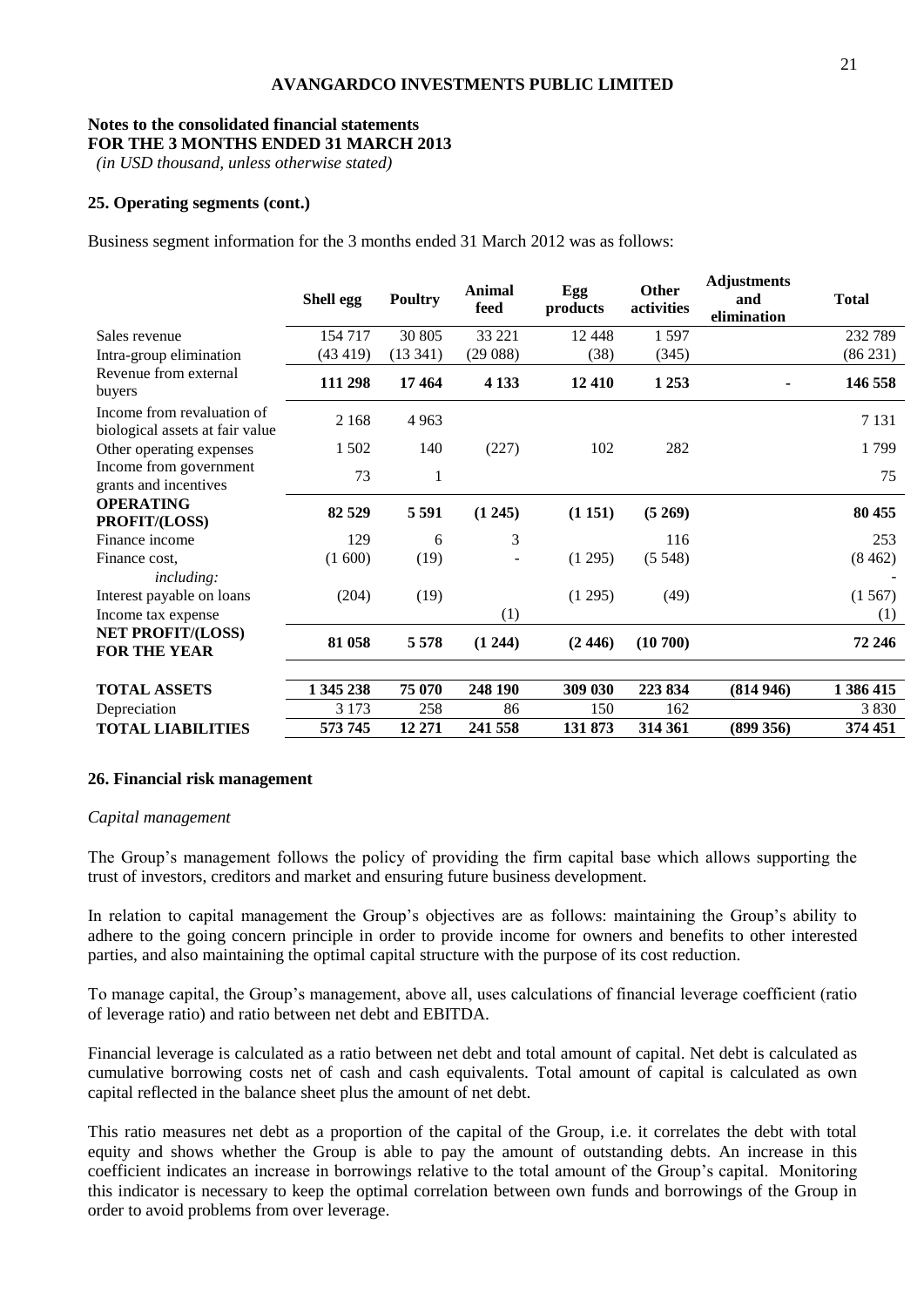# **Notes to the consolidated financial statements FOR THE 3 MONTHS ENDED 31 MARCH 2013**

*(in USD thousand, unless otherwise stated)*

# **26. Financial risk management (cont.)**

*Capital management (cont.)*

# Finncial leverage ratio calculation

For the ratio of net debt to EBITDA, the calculation of net debt is as above. EBITDA is an indicator of income before taxes, interest depreciation and amortisation. It is useful for the Group's financial analysis, since the Group's activity is connected with long-term investments in property, plant and equipment. EBITDA does not include depreciation, so that in the Group's opinion, it reflects the approximate cash flows deriving from the Group's income in a more reliable way.

The ratio of net debt to EBITDA gives an indication of whether income obtained from operating activities is sufficient to meet the Group's liabilities.

As at 31 March 2013 and 31 December 2012 the Group's financial leverage coefficient made up 12.9% and 11.2% respectively.

|                                                  | <b>Carrying value</b> |                  |  |  |
|--------------------------------------------------|-----------------------|------------------|--|--|
|                                                  | 31 March 2013         | 31 December 2012 |  |  |
| Short-term loans                                 | 50 000                | 94 368           |  |  |
| Long-term loans                                  | 50 584                | 3 9 6 9          |  |  |
| Current portion of long-term loans               | 11825                 | 29 262           |  |  |
| Long-term finance lease (including VAT)          | 3 6 7 2               | 3831             |  |  |
| Long-term bond liabilities                       | 196 102               | 195 779          |  |  |
| Short-term bond liabilities                      | 25 022                | 25 023           |  |  |
| <b>Total amount of borrowing costs</b>           | 337 205               | 352 232          |  |  |
| Cash and cash equivalents                        | 155 058               | 204 298          |  |  |
| Financial assistance issued                      |                       |                  |  |  |
| Net debt                                         | 182 147               | 147 934          |  |  |
| Share capital                                    | 836                   | 836              |  |  |
| Share premium                                    | 201 164               | 201 164          |  |  |
| Capital contribution reserve                     | 115 858               | 115 858          |  |  |
| Retained earnings                                | 959 151               | 899 357          |  |  |
| Effect of translation into presentation currency | (67391)               | (68135)          |  |  |
| Non-controlling interests                        | 19 0 20               | 18 115           |  |  |
| <b>Total equity</b>                              | 1 228 638             | 1 167 195        |  |  |
| Total amount of equity and net debt              | 1410785               | 1 3 1 5 1 2 9    |  |  |
| <b>Financial leverage coefficient</b>            | 12,9%                 | 11,2%            |  |  |